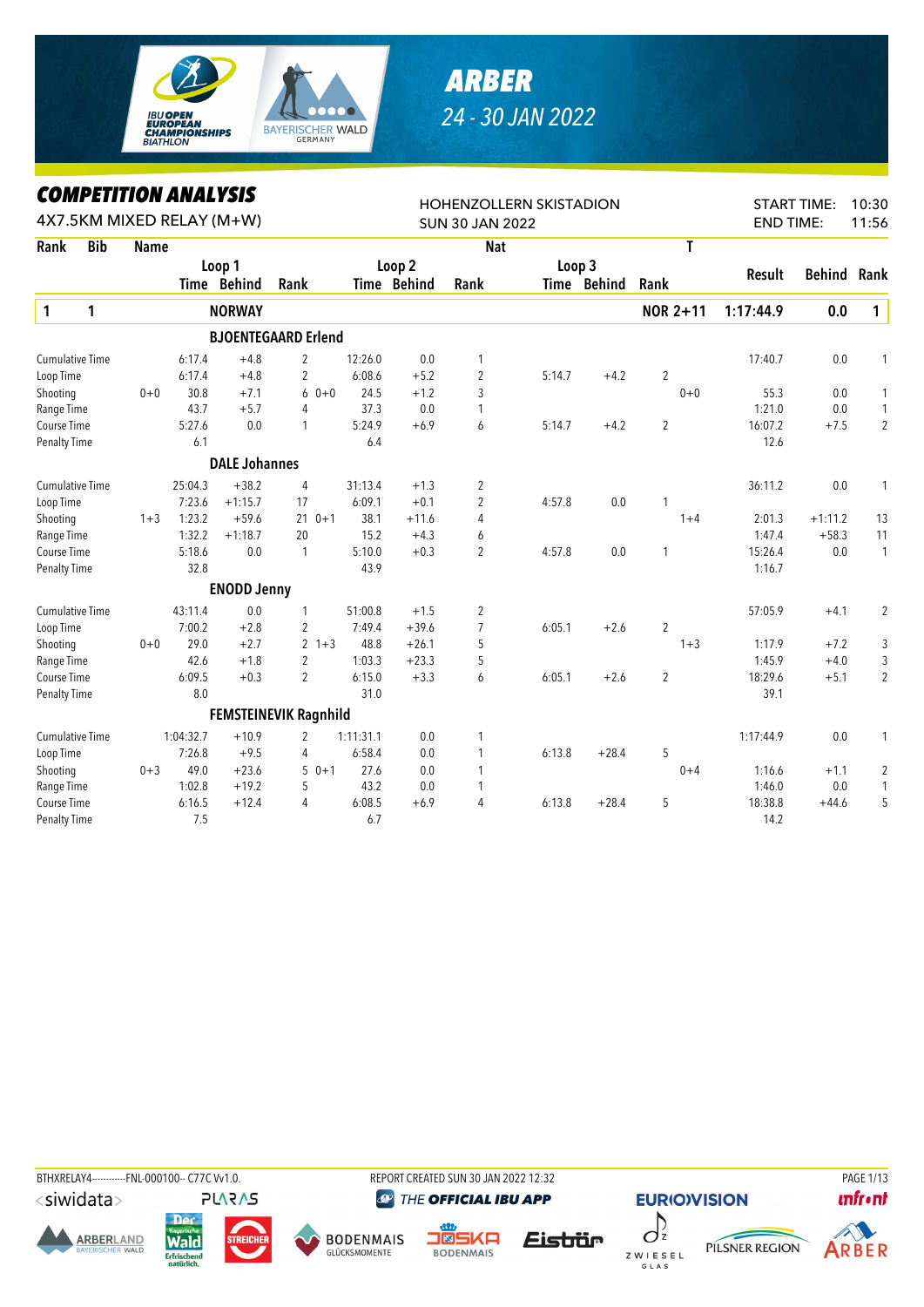| Rank                                | <b>Bib</b>                                   | <b>Name</b> |                                                |                         |                   |                                   |                       | <b>Nat</b>                           |         |             | Τ                                  |                   |                    |                     |
|-------------------------------------|----------------------------------------------|-------------|------------------------------------------------|-------------------------|-------------------|-----------------------------------|-----------------------|--------------------------------------|---------|-------------|------------------------------------|-------------------|--------------------|---------------------|
|                                     |                                              |             |                                                | Loop 1<br>Time Behind   | Rank              |                                   | Loop 2<br>Time Behind | Rank                                 | Loop 3  | Time Behind | Rank                               | Result            | <b>Behind</b>      | Rank                |
|                                     |                                              |             |                                                |                         |                   |                                   |                       |                                      |         |             |                                    |                   |                    |                     |
| $\boldsymbol{2}$                    | $\mathbf 2$                                  |             |                                                | <b>GERMANY</b>          |                   |                                   |                       |                                      |         |             | GER 2+13                           | 1:18:03.5         | $+18.6$            | $\mathbf{2}$        |
|                                     |                                              |             |                                                | <b>FRATZSCHER Lucas</b> |                   |                                   |                       |                                      |         |             |                                    |                   |                    |                     |
| <b>Cumulative Time</b><br>Loop Time |                                              |             | 6:27.5<br>6:27.5                               | $+14.9$<br>$+14.9$      | 7<br>7            | 13:14.9<br>6:47.4                 | $+48.9$<br>$+44.0$    | 7<br>$\overline{7}$                  | 5:10.5  | 0.0         | 1                                  | 18:25.4           | $+44.7$            | 7                   |
| Shooting                            |                                              | $0 + 2$     | 39.3                                           | $+15.6$                 | $9 + 3$           | 45.4                              | $+22.1$               | 6                                    |         |             | $1 + 5$                            | 1:24.7            | $+29.4$            | $\overline{7}$      |
| Range Time                          |                                              |             | 52.9                                           | $+14.9$                 | 9                 | 1:00.2                            | $+22.9$               | 6                                    |         |             |                                    | 1:53.1            | $+32.1$            | $\overline{7}$      |
| Course Time                         |                                              |             | 5:28.3                                         | $+0.7$                  | $\overline{2}$    | 5:20.9                            | $+2.9$                | $\overline{2}$                       | 5:10.5  | 0.0         | 1                                  | 15:59.7           | 0.0                | $\mathbf{1}$        |
| Penalty Time                        |                                              |             | 6.2                                            |                         |                   | 26.3                              |                       |                                      |         |             |                                    | 32.6              |                    |                     |
|                                     |                                              |             |                                                | <b>HORN Philipp</b>     |                   |                                   |                       |                                      |         |             |                                    |                   |                    |                     |
| <b>Cumulative Time</b>              |                                              |             | 25:04.8                                        | $+38.7$                 | 5                 | 31:13.8                           | $+1.7$                | 3                                    |         |             |                                    | 36:15.6           | $+4.4$             | $\overline{2}$      |
| Loop Time<br>Shooting               |                                              | $0 + 2$     | 6:39.4<br>57.0                                 | $+31.5$<br>$+33.4$      | 8<br>$0 + 1$<br>9 | 6:09.0<br>38.9                    | 0.0<br>$+12.4$        | 1<br>5                               | 5:01.8  | $+4.0$      | $\overline{c}$<br>$0 + 3$          | 1:35.9            | $+45.8$            | 7                   |
| Range Time                          |                                              |             | 1:10.1                                         | $+56.6$                 | 10                | 15.0                              | $+4.1$                | 5                                    |         |             |                                    | 1:25.1            | $+36.0$            | 6                   |
| <b>Course Time</b>                  |                                              |             | 5:22.0                                         | $+3.4$                  | 3                 | 5:09.7                            | 0.0                   | 1                                    | 5:01.8  | $+4.0$      | 2                                  | 15:33.5           | $+7.1$             | $\overline{2}$      |
| <b>Penalty Time</b>                 |                                              |             | 7.3                                            |                         |                   | 44.2                              |                       |                                      |         |             |                                    | 51.6              |                    |                     |
|                                     |                                              |             |                                                | <b>HETTICH Janina</b>   |                   |                                   |                       |                                      |         |             |                                    |                   |                    |                     |
| <b>Cumulative Time</b>              |                                              |             | 43:13.0                                        | $+1.6$                  | 2                 | 50:59.3                           | 0.0                   | 1                                    |         |             |                                    | 57:01.8           | 0.0                | 1                   |
| Loop Time                           |                                              |             | 6:57.4                                         | 0.0                     | 1                 | 7:46.3                            | $+36.5$               | 5                                    | 6:02.5  | 0.0         | 1                                  |                   |                    |                     |
| Shooting                            |                                              | $0 + 0$     | 26.3                                           | 0.0                     | $1 + 3$           | 48.3                              | $+25.6$               | 4                                    |         |             | $1 + 3$                            | 1:14.7            | $+4.0$             | $\overline{2}$      |
| Range Time                          |                                              |             | 40.8                                           | 0.0                     | $\mathbf{1}$      | 1:01.1                            | $+21.1$               | 4                                    |         |             |                                    | 1:41.9            | 0.0                | 1                   |
| Course Time<br><b>Penalty Time</b>  |                                              |             | 6:09.2<br>7.3                                  | 0.0                     | 1                 | 6:12.8<br>32.3                    | $+1.1$                | 2                                    | 6:02.5  | 0.0         | 1                                  | 18:24.5<br>39.7   | 0.0                | $\mathbf{1}$        |
|                                     |                                              |             |                                                | <b>SCHNEIDER Sophia</b> |                   |                                   |                       |                                      |         |             |                                    |                   |                    |                     |
| <b>Cumulative Time</b>              |                                              |             | 1:04:21.8                                      | 0.0                     | 1                 | 1:11:42.4                         | $+11.3$               | 2                                    |         |             |                                    | 1:18:03.5         | $+18.6$            | $\overline{2}$      |
| Loop Time                           |                                              |             | 7:20.0                                         | $+2.7$                  | 2                 | 7:20.6                            | $+22.2$               | $\overline{2}$                       | 6:21.1  | $+35.7$     | 7                                  |                   |                    |                     |
| Shooting                            |                                              | $0 + 0$     | 30.8                                           | $+5.4$                  | $20+2$            | 44.7                              | $+17.1$               | 2                                    |         |             | $0 + 2$                            | 1:15.5            | 0.0                | 1                   |
| Range Time                          |                                              |             | 45.7                                           | $+2.1$                  | 2                 | 1:00.7                            | $+17.5$               | $\overline{2}$                       |         |             |                                    | 1:46.4            | $+0.4$             | $\overline{2}$      |
| Course Time                         |                                              |             | 6:27.4                                         | $+23.3$                 | 8                 | 6:12.5                            | $+10.9$               | 6                                    | 6:21.1  | $+35.7$     | 7                                  | 19:01.0           | $+1:06.8$          | 6                   |
| <b>Penalty Time</b>                 |                                              |             | 6.9                                            |                         |                   | 7.3                               |                       |                                      |         |             |                                    | 14.2              |                    |                     |
| 3                                   | 10                                           |             |                                                | <b>SWITZERLAND</b>      |                   |                                   |                       |                                      |         |             | SUI 5+18                           | 1:22:38.6         | $+4:53.7$          | 3                   |
|                                     |                                              |             |                                                | <b>WIESTNER Serafin</b> |                   |                                   |                       |                                      |         |             |                                    |                   |                    |                     |
| <b>Cumulative Time</b>              |                                              |             | 6:34.3                                         | $+21.7$                 | 10                | 14:55.3                           | $+2:29.3$             | 12                                   |         |             |                                    | 20:21.3           | $+2:40.6$          | 12                  |
| Loop Time                           |                                              |             | 6:34.3                                         | $+21.7$                 | 10                | 8:21.0                            | $+2:17.6$             | 14                                   | 5:26.0  | $+15.5$     | 6                                  |                   |                    |                     |
| Shooting                            |                                              | $0 + 2$     | 44.0                                           | $+20.3$                 | $10 \t3+3$        | 1:23.0                            | $+59.7$               | 13                                   |         |             | $3 + 5$                            | 2:07.0            | $+1:11.7$          | 13                  |
| Range Time                          |                                              |             | 59.5                                           | $+21.5$                 | 10                | 1:37.1                            | $+59.8$               | 13                                   |         |             |                                    | 2:36.6            | $+1:15.6$          | 13                  |
| Course Time<br><b>Penalty Time</b>  |                                              |             | 5:30.1<br>4.7                                  | $+2.5$                  | 6                 | 5:29.0<br>1:14.9                  | $+11.0$               | $=10$                                | 5:26.0  | $+15.5$     | 6                                  | 16:25.1<br>1:19.6 | $+25.4$            | $\overline{7}$      |
|                                     |                                              |             |                                                | <b>JAEGER Martin</b>    |                   |                                   |                       |                                      |         |             |                                    |                   |                    |                     |
| <b>Cumulative Time</b>              |                                              |             | 27:39.9                                        | $+3:13.8$               | 12                | 35:02.5                           | $+3:50.4$             | 12                                   |         |             |                                    | 40:22.6           | $+4:11.4$          | 12                  |
| Loop Time                           |                                              |             | 7:18.6                                         | $+1:10.7$               | 14                | 7:22.6                            | $+1:13.6$             | 9                                    | 5:20.1  | $+22.3$     | 3                                  |                   |                    |                     |
| Shooting                            |                                              | $1 + 3$     | 1:10.7                                         | $+47.1$                 | $170+3$           | 1:33.3                            | $+1:06.8$             | 20                                   |         |             | $1 + 6$                            | 2:44.1            | $+1:54.0$          | 19                  |
| Range Time                          |                                              |             | 1:22.1                                         | $+1:08.6$               | 18                | 10.9                              | $0.0\,$               | 1                                    |         |             |                                    | 1:33.0            | $+43.9$            | 8                   |
| Course Time                         |                                              |             | 5:24.1                                         | $+5.5$                  | 6                 | 5:28.7                            | $+19.0$               | 4                                    | 5:20.1  | $+22.3$     | 3                                  | 16:12.9           | $+46.5$            | 3                   |
| <b>Penalty Time</b>                 |                                              |             | 32.4                                           |                         |                   | 1:42.9                            |                       |                                      |         |             |                                    | 2:15.4            |                    |                     |
|                                     |                                              |             |                                                | <b>GASPARIN Elisa</b>   |                   |                                   |                       |                                      |         |             |                                    |                   |                    |                     |
| <b>Cumulative Time</b>              |                                              |             | 47:25.6                                        | $+4:14.2$               | 11                | 55:08.6                           | $+4:09.3$             | 7                                    |         |             |                                    | 1:01:16.3         | $+4:14.5$          | 5                   |
| Loop Time                           |                                              |             | 7:03.0                                         | $+5.6$                  | 3                 | 7:43.0                            | $+33.2$               | 4                                    | 6:07.7  | $+5.2$      | 3                                  |                   |                    |                     |
| Shooting<br>Range Time              |                                              | $0 + 0$     | 29.4<br>45.4                                   | $+3.1$<br>$+4.6$        | $30+3$<br>3       | 1:11.1<br>1:25.6                  | $+48.4$<br>$+45.6$    | 9<br>8                               |         |             | $0 + 3$                            | 1:40.5<br>2:11.0  | $+29.8$<br>$+29.1$ | 5<br>4              |
| Course Time                         |                                              |             | 6:12.0                                         | $+2.8$                  | 3                 | 6:11.7                            | $0.0\,$               | 1                                    | 6:07.7  | $+5.2$      | 3                                  | 18:31.4           | $+6.9$             | 3                   |
| <b>Penalty Time</b>                 |                                              |             | 5.5                                            |                         |                   | 5.6                               |                       |                                      |         |             |                                    | 11.1              |                    |                     |
|                                     |                                              |             |                                                | <b>GASPARIN Aita</b>    |                   |                                   |                       |                                      |         |             |                                    |                   |                    |                     |
| <b>Cumulative Time</b>              |                                              |             | 1:08:39.1                                      | $+4:17.3$               | 3                 | 1:16:31.8                         | $+5:00.7$             | 3                                    |         |             |                                    | 1:22:38.6         | $+4:53.7$          | 3                   |
| Loop Time                           |                                              |             | 7:22.8                                         | $+5.5$                  | 3                 | 7:52.7                            | $+54.3$               | 6                                    | 6:06.8  | $+21.4$     | 3                                  |                   |                    |                     |
| Shooting                            |                                              | $0 + 1$     | 46.4                                           | $+21.0$                 | $4 + 3$           | 59.0                              | $+31.4$               | 6                                    |         |             | $1 + 4$                            | 1:45.4            | $+29.9$            | 5                   |
| Range Time<br>Course Time           |                                              |             | 1:00.5<br>6:16.1                               | $+16.9$<br>$+12.0$      | 4<br>3            | 1:14.3<br>6:07.9                  | $+31.1$<br>$+6.3$     | 5<br>3                               | 6:06.8  | $+21.4$     | 3                                  | 2:14.8<br>18:30.8 | $+28.8$<br>$+36.6$ | $\overline{4}$<br>3 |
| <b>Penalty Time</b>                 |                                              |             | 6.2                                            |                         |                   | 30.4                              |                       |                                      |         |             |                                    | 36.6              |                    |                     |
|                                     |                                              |             | BTHXRELAY4------------FNL-000100-- C77C Vv1.0. |                         |                   |                                   |                       | REPORT CREATED SUN 30 JAN 2022 12:32 |         |             |                                    |                   |                    | PAGE 2/13           |
| <siwidata></siwidata>               |                                              |             |                                                | <b>PLARAS</b>           |                   | $\bigcirc$                        |                       | THE OFFICIAL IBU APP                 |         |             | <b>EURIO)VISION</b>                |                   |                    | <b>unfr</b> •nt     |
|                                     |                                              |             | <b>Der</b>                                     |                         |                   |                                   |                       |                                      |         |             |                                    |                   |                    |                     |
|                                     | <b>ARBER</b> LAND<br><b>BAYERISCHER WALD</b> |             | <b>Wald</b><br>Erfrischend<br>natürlich.       | <b>STREICHER</b>        |                   | <b>BODENMAIS</b><br>GLÜCKSMOMENTE | ■⊠                    | 5KA<br><b>BODENMAIS</b>              | Eistiür |             | $\int_{\Sigma}$<br>ZWIESEL<br>GLAS | PILSNER REGION    |                    | ARBER               |





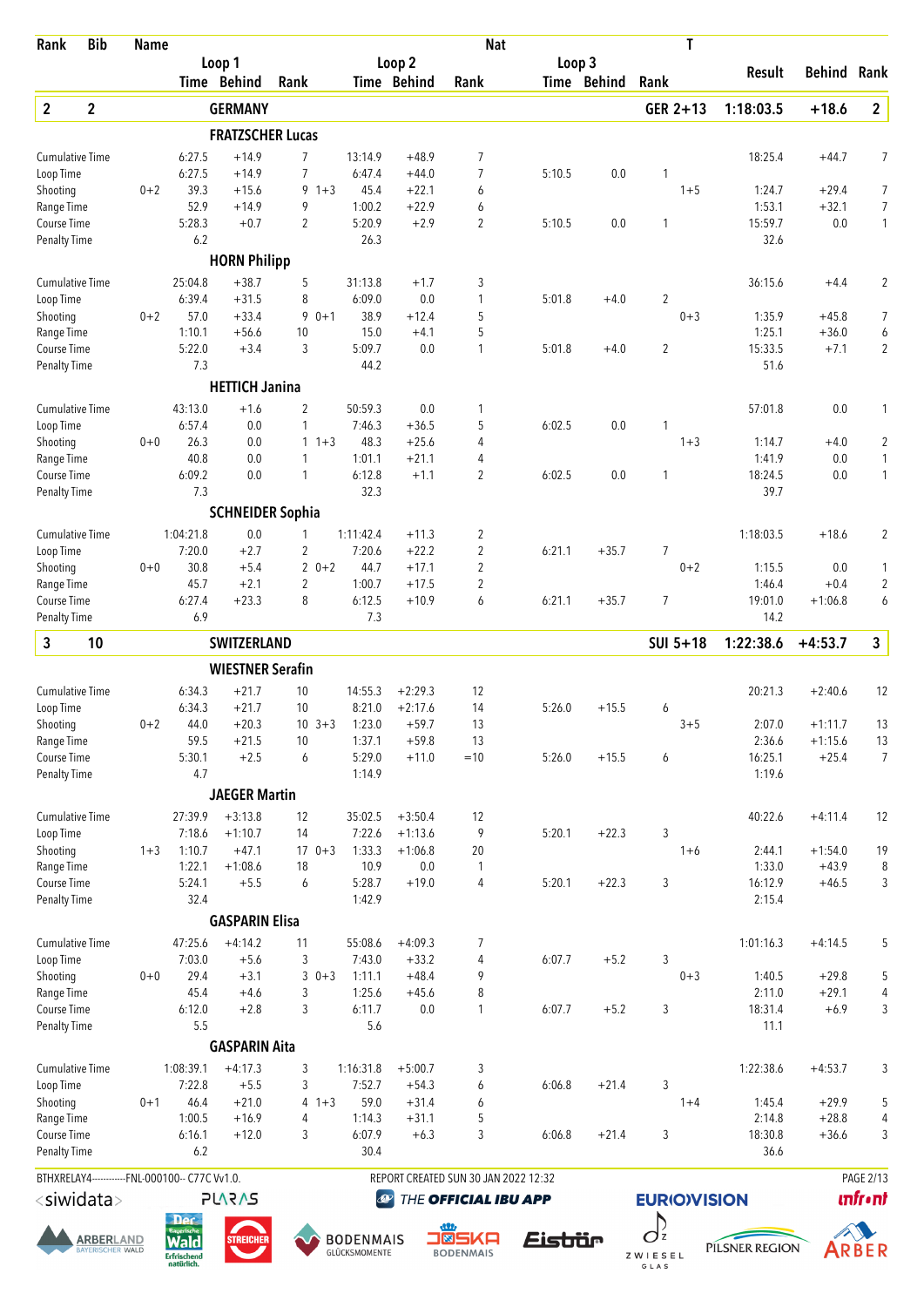| Rank                                | <b>Bib</b>                           | <b>Name</b> |                                                                     |                        |                              |                                   |                        | <b>Nat</b>                           |                 |             | Τ                              |                   |                        |                     |
|-------------------------------------|--------------------------------------|-------------|---------------------------------------------------------------------|------------------------|------------------------------|-----------------------------------|------------------------|--------------------------------------|-----------------|-------------|--------------------------------|-------------------|------------------------|---------------------|
|                                     |                                      |             |                                                                     | Loop 1<br>Time Behind  | Rank                         |                                   | Loop 2<br>Time Behind  | Rank                                 | Loop 3          | Time Behind | Rank                           | Result            | <b>Behind Rank</b>     |                     |
| 4                                   | 12                                   |             |                                                                     | <b>FRANCE</b>          |                              |                                   |                        |                                      |                 |             | FRA 3+18                       | 1:22:49.4         | $+5:04.5$              | 4                   |
|                                     |                                      |             |                                                                     | <b>LOMBARDOT Oscar</b> |                              |                                   |                        |                                      |                 |             |                                |                   |                        |                     |
| <b>Cumulative Time</b>              |                                      |             | 7:00.8                                                              | $+48.2$                | 18                           | 13:27.4                           | $+1:01.4$              | 9                                    |                 |             |                                | 19:04.1           | $+1:23.4$              | 8                   |
| Loop Time                           |                                      |             | 7:00.8                                                              | $+48.2$                | 18                           | 6:26.6                            | $+23.2$                | 5                                    | 5:36.7          | $+26.2$     | 13                             |                   |                        |                     |
| Shooting                            |                                      | $0 + 2$     | 1:03.9                                                              | $+40.2$                | $190+1$                      | 37.2                              | $+13.9$                | 5                                    |                 |             | $0 + 3$                        | 1:41.1            | $+45.8$                | 10                  |
| Range Time<br>Course Time           |                                      |             | 1:20.7<br>5:35.3                                                    | $+42.7$<br>$+7.7$      | 20<br>14                     | 53.1<br>5:29.0                    | $+15.8$<br>$+11.0$     | 5<br>$=10$                           | 5:36.7          | $+26.2$     | 13                             | 2:13.8<br>16:41.0 | $+52.8$<br>$+41.3$     | 10<br>13            |
| <b>Penalty Time</b>                 |                                      |             | 4.8                                                                 |                        |                              | 4.4                               |                        |                                      |                 |             |                                | 9.2               |                        |                     |
|                                     |                                      |             |                                                                     | <b>BROUTIER Remi</b>   |                              |                                   |                        |                                      |                 |             |                                |                   |                        |                     |
| <b>Cumulative Time</b>              |                                      |             | 25:32.2                                                             | $+1:06.1$              | 9                            | 32:55.8                           | $+1:43.7$              | 8                                    |                 |             |                                | 38:29.5           | $+2:18.3$              | 8                   |
| Loop Time                           |                                      | $0 + 1$     | 6:28.1<br>37.0                                                      | $+20.2$<br>$+13.4$     | 6<br>6<br>$1 + 3$            | 7:23.6<br>1:02.9                  | $+1:14.6$              | 10<br>14                             | 5:33.7          | $+35.9$     | 12                             |                   | $+49.9$                |                     |
| Shooting<br>Range Time              |                                      |             | 49.7                                                                | $+36.2$                | 6                            | 11.6                              | $+36.4$<br>$+0.7$      | $\overline{2}$                       |                 |             | $1 + 4$                        | 1:40.0<br>1:01.3  | $+12.2$                | 8<br>$\overline{2}$ |
| Course Time                         |                                      |             | 5:30.7                                                              | $+12.1$                | 12                           | 5:35.7                            | $+26.0$                | 13                                   | 5:33.7          | $+35.9$     | 12                             | 16:40.1           | $+1:13.7$              | 12                  |
| <b>Penalty Time</b>                 |                                      |             | 7.6                                                                 |                        |                              | 1:36.3                            |                        |                                      |                 |             |                                | 1:43.9            |                        |                     |
|                                     |                                      |             |                                                                     | <b>MICHELON Oceane</b> |                              |                                   |                        |                                      |                 |             |                                |                   |                        |                     |
| <b>Cumulative Time</b>              |                                      |             | 46:20.4                                                             | $+3:09.0$              | 7                            | 55:29.0                           | $+4:29.7$              | 10                                   |                 |             |                                | 1:01:48.0         | $+4:46.2$              | 8                   |
| Loop Time                           |                                      |             | 7:50.9                                                              | $+53.5$                | 8                            | 9:08.6                            | $+1:58.8$              | 12                                   | 6:19.0          | $+16.5$     | 6                              |                   |                        |                     |
| Shooting<br>Range Time              |                                      | $0 + 3$     | 1:11.2<br>1:27.8                                                    | $+44.9$<br>$+47.0$     | $12 \t2+3$<br>12             | 1:45.2<br>1:58.1                  | $+1:22.5$<br>$+1:18.1$ | 14<br>13                             |                 |             | $2 + 6$                        | 2:56.5<br>3:25.9  | $+1:45.8$<br>$+1:44.0$ | 13<br>13            |
| Course Time                         |                                      |             | 6:17.1                                                              | $+7.9$                 | 5                            | 6:12.9                            | $+1.2$                 | 3                                    | 6:19.0          | $+16.5$     | 6                              | 18:49.0           | $+24.5$                | $\overline{4}$      |
| <b>Penalty Time</b>                 |                                      |             | 6.0                                                                 |                        |                              | 57.6                              |                        |                                      |                 |             |                                | 1:03.6            |                        |                     |
|                                     |                                      |             |                                                                     | <b>CHAUVEAU Sophie</b> |                              |                                   |                        |                                      |                 |             |                                |                   |                        |                     |
| <b>Cumulative Time</b>              |                                      |             | 1:09:22.1                                                           | $+5:00.3$              | 8                            | 1:17:04.0                         | $+5:32.9$              | 6                                    |                 |             |                                | 1:22:49.4         | $+5:04.5$              | 4                   |
| Loop Time                           |                                      |             | 7:34.1                                                              | $+16.8$                | 6                            | 7:41.9                            | $+43.5$                | 4                                    | 5:45.4          | 0.0         | 1                              |                   |                        |                     |
| Shooting                            |                                      | $0 + 3$     | 1:08.7                                                              | $+43.3$                | $12 \t 0+2$                  | 1:15.0                            | $+47.4$                | 10                                   |                 |             | $0 + 5$                        | 2:23.7            | $+1:08.2$              | 11                  |
| Range Time                          |                                      |             | 1:23.7                                                              | $+40.1$<br>0.0         | 12<br>1                      | 1:31.0<br>6:04.7                  | $+47.8$                | 10<br>2                              |                 |             | 1                              | 2:54.7<br>17:54.2 | $+1:08.7$<br>0.0       | 11                  |
| Course Time<br><b>Penalty Time</b>  |                                      |             | 6:04.1<br>6.2                                                       |                        |                              | 6.2                               | $+3.1$                 |                                      | 5:45.4          | 0.0         |                                | 12.5              |                        | 1                   |
| 5                                   | 7                                    |             |                                                                     | <b>RUSSIA</b>          |                              |                                   |                        |                                      |                 |             | <b>RUS 5+21</b>                | 1:22:51.3         | $+5:06.4$              | 5                   |
|                                     |                                      |             |                                                                     | <b>TOMSHIN Vasilii</b> |                              |                                   |                        |                                      |                 |             |                                |                   |                        |                     |
| <b>Cumulative Time</b>              |                                      |             | 6:59.0                                                              | $+46.4$                | 16                           | 14:00.5                           | $+1:34.5$              | 11                                   |                 |             |                                | 19:22.4           | $+1:41.7$              | 10                  |
| Loop Time                           |                                      |             | 6:59.0                                                              | $+46.4$                | 16                           | 7:01.5                            | $+58.1$                | 9                                    | 5:21.9          | $+11.4$     | 4                              |                   |                        |                     |
| Shooting                            |                                      | $1 + 3$     | 48.5                                                                | $+24.8$                | $140+2$                      | 1:16.4                            | $+53.1$                | 12                                   |                 |             | $1 + 5$                        | 2:05.0            | $+1:09.7$              | 12                  |
| Range Time                          |                                      |             | 1:03.2                                                              | $+25.2$                | 13                           | 1:32.5                            | $+55.2$                | 12                                   |                 |             |                                | 2:35.7            | $+1:14.7$              | 12                  |
| Course Time                         |                                      |             | 5:28.5                                                              | $+0.9$                 | 3                            | 5:23.8                            | $+5.8$                 | $\overline{4}$                       | 5:21.9          | $+11.4$     | 4                              | 16:14.2           | $+14.5$                | 3                   |
| Penalty Time                        |                                      |             | 27.3                                                                | <b>PASHCHENKO Petr</b> |                              | 5.1                               |                        |                                      |                 |             |                                | 32.4              |                        |                     |
|                                     |                                      |             |                                                                     |                        |                              |                                   |                        |                                      |                 |             |                                |                   |                        |                     |
| <b>Cumulative Time</b><br>Loop Time |                                      |             | 26:31.3<br>7:08.9                                                   | $+2:05.2$<br>$+1:01.0$ | 11<br>12                     | 34:09.9<br>7:38.6                 | $+2:57.8$<br>$+1:29.6$ | 10<br>12                             | 5:27.3          | $+29.5$     | 4                              | 39:37.2           | $+3:26.0$              | 10                  |
| Shooting                            |                                      | $1 + 3$     | 1:05.5                                                              | $+41.9$                | $16 \t1+3$                   | 1:24.3                            | $+57.8$                | 17                                   |                 |             | $2 + 6$                        | 2:29.8            | $+1:39.7$              | 18                  |
| Range Time                          |                                      |             | 1:16.3                                                              | $+1:02.8$              | 16                           | 18.9                              | $+8.0$                 | 9                                    |                 |             |                                | 1:35.2            | $+46.1$                | $10$                |
| Course Time                         |                                      |             | 5:20.8                                                              | $+2.2$                 | $\overline{2}$               | 5:29.3                            | $+19.6$                | 6                                    | 5:27.3          | $+29.5$     | $\overline{4}$                 | 16:17.4           | $+51.0$                | $\overline{4}$      |
| <b>Penalty Time</b>                 |                                      |             | 31.8                                                                |                        |                              | 1:50.4                            |                        |                                      |                 |             |                                | 2:22.2            |                        |                     |
|                                     |                                      |             |                                                                     | <b>KUKLINA Larisa</b>  |                              |                                   |                        |                                      |                 |             |                                |                   |                        |                     |
| <b>Cumulative Time</b>              |                                      |             | 47:45.9                                                             | $+4:34.5$              | 12                           | 55:06.3                           | $+4:07.0$              | 6                                    |                 |             |                                | 1:01:28.8         | $+4:27.0$              | 7                   |
| Loop Time<br>Shooting               |                                      | $1 + 3$     | 8:08.7<br>1:04.7                                                    | $+1:11.3$<br>$+38.4$   | 11<br>$10 \t 0+2$            | 7:20.4<br>45.3                    | $+10.6$<br>$+22.6$     | 3<br>3                               | 6:22.5          | $+20.0$     | 7<br>$1 + 5$                   | 1:50.0            | $+39.3$                | 6                   |
| Range Time                          |                                      |             | 1:19.4                                                              | $+38.6$                | 9                            | 1:00.7                            | $+20.7$                | 3                                    |                 |             |                                | 2:20.1            | $+38.2$                | 6                   |
| Course Time                         |                                      |             | 6:18.3                                                              | $+9.1$                 | 6                            | 6:13.8                            | $+2.1$                 | 5                                    | 6:22.5          | $+20.0$     | $\overline{7}$                 | 18:54.6           | $+30.1$                | 6                   |
| <b>Penalty Time</b>                 |                                      |             | 30.9                                                                |                        |                              | 5.8                               |                        |                                      |                 |             |                                | 36.8              |                        |                     |
|                                     |                                      |             |                                                                     |                        | <b>SHEVCHENKO Anastasiia</b> |                                   |                        |                                      |                 |             |                                |                   |                        |                     |
| <b>Cumulative Time</b><br>Loop Time |                                      |             | 1:09:00.3<br>7:31.5                                                 | $+4:38.5$<br>$+14.2$   | 5<br>5                       | 1:16:54.0<br>7:53.7               | $+5:22.9$<br>$+55.3$   | 4<br>7                               | 5:57.3          | $+11.9$     | $\overline{2}$                 | 1:22:51.3         | $+5:06.4$              | 5                   |
| Shooting                            |                                      | $0 + 2$     | 50.3                                                                | $+24.9$                | $6 + 3$                      | 1:07.3                            | $+39.7$                | 8                                    |                 |             | $1 + 5$                        | 1:57.6            | $+42.1$                | 8                   |
| Range Time                          |                                      |             | 1:06.2                                                              | $+22.6$                | 6                            | 1:21.9                            | $+38.7$                | 8                                    |                 |             |                                | 2:28.1            | $+42.1$                | 8                   |
| Course Time                         |                                      |             | 6:19.5                                                              | $+15.4$                | 6                            | 6:01.6                            | 0.0                    | $\mathbf{1}$                         | 5:57.3          | $+11.9$     | $\overline{2}$                 | 18:18.4           | $+24.2$                | 2                   |
| Penalty Time                        |                                      |             | 5.8                                                                 |                        |                              | 30.2                              |                        |                                      |                 |             |                                | 36.0              |                        |                     |
|                                     |                                      |             | BTHXRELAY4------------FNL-000100-- C77C Vv1.0.                      |                        |                              |                                   |                        | REPORT CREATED SUN 30 JAN 2022 12:32 |                 |             |                                |                   |                        | PAGE 3/13           |
| <siwidata></siwidata>               |                                      |             | <b>Der</b>                                                          | <b>PLARAS</b>          |                              | $\bigcirc$                        |                        | THE OFFICIAL IBU APP                 |                 |             | <b>EURIO)VISION</b>            |                   |                        | <b>unfr</b> •nt     |
|                                     | <b>ARBER</b> LAND<br>AYERISCHER WALD |             | <b>Rayerisch</b><br><b>Wald</b><br><b>Erfrischend</b><br>natürlich. | <b>STREICHE</b>        |                              | <b>BODENMAIS</b><br>GLÜCKSMOMENTE | $\blacksquare$         | 5KA<br><b>BODENMAIS</b>              | <u> Eiströr</u> |             | $O_{\rm z}$<br>ZWIESEL<br>GLAS | PILSNER REGION    |                        | ARBER               |





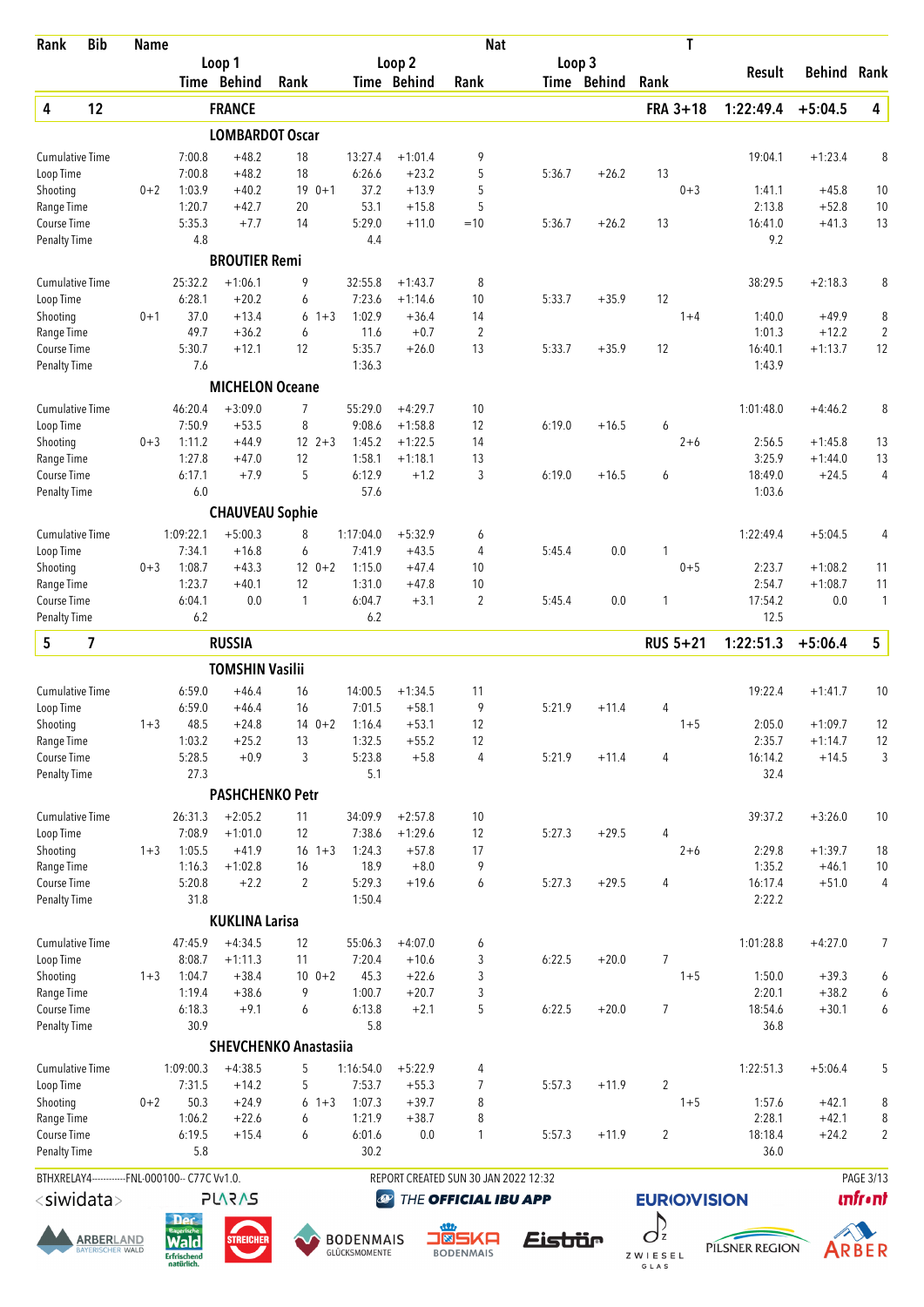| Rank                                | <b>Bib</b> | <b>Name</b>                                      |                   |                        |                           |                   |                        | <b>Nat</b>                                |        |             | T                   |                   |                        |                  |
|-------------------------------------|------------|--------------------------------------------------|-------------------|------------------------|---------------------------|-------------------|------------------------|-------------------------------------------|--------|-------------|---------------------|-------------------|------------------------|------------------|
|                                     |            |                                                  |                   | Loop 1                 |                           |                   | Loop 2                 |                                           | Loop 3 |             |                     | Result            | Behind                 | Rank             |
|                                     |            |                                                  |                   | Time Behind            | Rank                      |                   | Time Behind            | Rank                                      |        | Time Behind | Rank                |                   |                        |                  |
| 6                                   | 6          |                                                  |                   | <b>AUSTRIA</b>         |                           |                   |                        |                                           |        |             | AUT 2+17            | 1:23:11.6         | $+5:26.7$              | 6                |
|                                     |            |                                                  |                   |                        | <b>LEITINGER Nikolaus</b> |                   |                        |                                           |        |             |                     |                   |                        |                  |
| <b>Cumulative Time</b>              |            |                                                  | 6:19.4            | $+6.8$                 | 3                         | 12:50.4           | $+24.4$                | 5                                         |        |             |                     | 18:23.3           | $+42.6$                | 6                |
| Loop Time<br>Shooting               |            | $0 + 0$                                          | 6:19.4<br>27.5    | $+6.8$<br>$+3.8$       | 3<br>$0 + 1$<br>4         | 6:31.0<br>46.0    | $+27.6$<br>$+22.7$     | 6<br>$\overline{7}$                       | 5:32.9 | $+22.4$     | 10<br>$0 + 1$       | 1:13.6            | $+18.3$                | 5                |
| Range Time                          |            |                                                  | 44.6              | $+6.6$                 | 5                         | 1:00.7            | $+23.4$                | $\overline{7}$                            |        |             |                     | 1:45.3            | $+24.3$                | 5                |
| Course Time                         |            |                                                  | 5:29.7            | $+2.1$                 | 5                         | 5:24.7            | $+6.7$                 | 5                                         | 5:32.9 | $+22.4$     | 10                  | 16:27.3           | $+27.6$                | 8                |
| <b>Penalty Time</b>                 |            |                                                  | 5.0               |                        |                           | 5.6               |                        |                                           |        |             |                     | 10.7              |                        |                  |
|                                     |            |                                                  |                   | <b>PITZER Lucas</b>    |                           |                   |                        |                                           |        |             |                     |                   |                        |                  |
| <b>Cumulative Time</b>              |            |                                                  | 25:13.0           | $+46.9$                | 6                         | 31:36.8           | $+24.7$                | 4                                         |        |             |                     | 37:15.7           | $+1:04.5$              | 4                |
| Loop Time                           |            |                                                  | 6:49.7            | $+41.8$                | 10                        | 6:23.8            | $+14.8$                | 4                                         | 5:38.9 | $+41.1$     | 13                  |                   |                        |                  |
| Shooting                            |            | $0 + 3$                                          | 1:02.8            | $+39.2$                | $15 \t 0+1$               | 32.9              | $+6.4$                 | 3                                         |        |             | $0 + 4$             | 1:35.7            | $+45.6$                | 6                |
| Range Time                          |            |                                                  | 1:18.0            | $+1:04.5$              | 17                        | 14.8              | $+3.9$                 | 4                                         |        |             |                     | 1:32.8            | $+43.7$                | 7                |
| Course Time                         |            |                                                  | 5:26.2            | $+7.6$                 | 8                         | 5:31.7            | $+22.0$                | $\overline{7}$                            | 5:38.9 | $+41.1$     | 13                  | 16:36.8           | $+1:10.4$              | 9                |
| <b>Penalty Time</b>                 |            |                                                  | 5.5               |                        |                           | 37.3              |                        |                                           |        |             |                     | 42.8              |                        |                  |
|                                     |            |                                                  |                   | <b>ROTHSCHOPF Lea</b>  |                           |                   |                        |                                           |        |             |                     |                   |                        |                  |
| <b>Cumulative Time</b>              |            |                                                  | 45:59.7           | $+2:48.3$              | 5                         | 54:10.1           | $+3:10.8$              | 4                                         |        |             |                     | 1:00:26.8         | $+3:25.0$              | 3                |
| Loop Time                           |            |                                                  | 8:44.0            | $+1:46.6$              | 13                        | 8:10.4            | $+1:00.6$              | 9                                         | 6:16.7 | $+14.2$     | 5                   |                   |                        |                  |
| Shooting<br>Range Time              |            | $1 + 3$                                          | 1:33.2<br>1:49.7  | $+1:06.9$<br>$+1:08.9$ | $14 \t 0+3$<br>14         | 1:35.8<br>1:51.0  | $+1:13.1$<br>$+1:11.0$ | 12<br>12                                  |        |             | $1 + 6$             | 3:09.0<br>3:40.7  | $+1:58.3$<br>$+1:58.8$ | 14<br>14         |
| Course Time                         |            |                                                  | 6:23.2            | $+14.0$                | 10                        | 6:13.4            | $+1.7$                 | 4                                         | 6:16.7 | $+14.2$     | 5                   | 18:53.3           | $+28.8$                | 5                |
| <b>Penalty Time</b>                 |            |                                                  | 31.1              |                        |                           | 6.0               |                        |                                           |        |             |                     | 37.1              |                        |                  |
|                                     |            |                                                  |                   | <b>STEINER Tamara</b>  |                           |                   |                        |                                           |        |             |                     |                   |                        |                  |
| <b>Cumulative Time</b>              |            |                                                  | 1:08:56.9         | $+4:35.1$              | 4                         | 1:16:54.2         | $+5:23.1$              | 5                                         |        |             |                     | 1:23:11.6         | $+5:26.7$              | 6                |
| Loop Time                           |            |                                                  | 8:30.1            | $+1:12.8$              | 12                        | 7:57.3            | $+58.9$                | 8                                         | 6:17.4 | $+32.0$     | 6                   |                   |                        |                  |
| Shooting                            |            | $1 + 3$                                          | 1:13.2            | $+47.8$                | $13 \t 0+3$               | 1:16.2            | $+48.6$                | 11                                        |        |             | $1 + 6$             | 2:29.5            | $+1:14.0$              | 12               |
| Range Time                          |            |                                                  | 1:29.1            | $+45.5$                | 13                        | 1:32.4            | $+49.2$                | 11                                        |        |             |                     | 3:01.5            | $+1:15.5$              | 12               |
| Course Time                         |            |                                                  | 6:28.1            | $+24.0$                | 10                        | 6:18.5            | $+16.9$                | 8                                         | 6:17.4 | $+32.0$     | 6                   | 19:04.0           | $+1:09.8$              | $\overline{7}$   |
| <b>Penalty Time</b>                 |            |                                                  | 32.8              |                        |                           | 6.4               |                        |                                           |        |             |                     | 39.2              |                        |                  |
| $\overline{\mathbf{z}}$             | 22         |                                                  |                   | <b>BELARUS</b>         |                           |                   |                        |                                           |        |             | <b>BLR 7+18</b>     | 1:23:27.1         | $+5:42.2$              | $\overline{7}$   |
|                                     |            |                                                  |                   |                        | <b>BOCHARNIKOV Sergey</b> |                   |                        |                                           |        |             |                     |                   |                        |                  |
| <b>Cumulative Time</b>              |            |                                                  | 6:40.4            | $+27.8$                | 11                        | 12:43.8           | $+17.8$                | 3                                         |        |             |                     | 18:10.6           | $+29.9$                | 4                |
| Loop Time                           |            |                                                  | 6:40.4            | $+27.8$                | 11                        | 6:03.4            | 0.0                    | 1                                         | 5:26.8 | $+16.3$     | 8                   |                   |                        |                  |
| Shooting                            |            | $0 + 2$                                          | 44.7              | $+21.0$                | $11 0+0$                  | 23.3              | 0.0                    | 1                                         |        |             | $0 + 2$             | 1:08.0            | $+12.7$                | 4                |
| Range Time                          |            |                                                  | 1:00.3            | $+22.3$<br>$+7.5$      | 11<br>13                  | 39.4              | $+2.1$<br>0.0          | 3<br>1                                    |        |             | 8                   | 1:39.7<br>16:19.9 | $+18.7$                | 4<br>4           |
| Course Time<br><b>Penalty Time</b>  |            |                                                  | 5:35.1<br>$5.0$   |                        |                           | 5:18.0<br>5.9     |                        |                                           | 5:26.8 | $+16.3$     |                     | 10.9              | $+20.2$                |                  |
|                                     |            |                                                  |                   | <b>TULATSIN Ivan</b>   |                           |                   |                        |                                           |        |             |                     |                   |                        |                  |
|                                     |            |                                                  |                   |                        |                           |                   |                        |                                           |        |             |                     |                   |                        |                  |
| <b>Cumulative Time</b><br>Loop Time |            |                                                  | 26:14.5<br>8:03.9 | $+1:48.4$<br>$+1:56.0$ | 10<br>19                  | 34:13.5<br>7:59.0 | $+3:01.4$<br>$+1:50.0$ | 11<br>14                                  | 5:30.4 | $+32.6$     | $=8$                | 39:43.9           | $+3:32.7$              | 11               |
| Shooting                            |            | $3 + 3$                                          | 1:00.0            | $+36.4$                | $13 \t3+3$                | 53.4              | $+26.9$                | 11                                        |        |             | $6 + 6$             | 1:53.4            | $+1:03.3$              | 11               |
| Range Time                          |            |                                                  | 1:12.3            | $+58.8$                | 11                        | 1:10.6            | $+59.7$                | 14                                        |        |             |                     | 2:22.9            | $+1:33.8$              | 15               |
| Course Time                         |            |                                                  | 5:36.6            | $+18.0$                | 16                        | 5:35.1            | $+25.4$                | 12                                        | 5:30.4 | $+32.6$     | $=8$                | 16:42.1           | $+1:15.7$              | 13               |
| <b>Penalty Time</b>                 |            |                                                  | 1:15.0            |                        |                           | 1:13.3            |                        |                                           |        |             |                     | 2:28.3            |                        |                  |
|                                     |            |                                                  |                   | <b>KUDAYEVA Darya</b>  |                           |                   |                        |                                           |        |             |                     |                   |                        |                  |
| <b>Cumulative Time</b>              |            |                                                  | 47:20.1           | $+4:08.7$              | 10                        | 55:23.5           | $+4:24.2$              | 9                                         |        |             |                     | 1:01:54.8         | $+4:53.0$              | 9                |
| Loop Time                           |            |                                                  | 7:36.2            | $+38.8$                | 5                         | 8:03.4            | $+53.6$                | 8                                         | 6:31.3 | $+28.8$     | 9                   |                   |                        |                  |
| Shooting                            |            | $0 + 1$                                          | 43.6              | $+17.3$                | $50+3$                    | 1:10.7            | $+48.0$                | 8                                         |        |             | $0 + 4$             | 1:54.3            | $+43.6$                | 7                |
| Range Time                          |            |                                                  | 1:00.1            | $+19.3$                | 5                         | 1:28.2            | $+48.2$                | 9                                         |        |             |                     | 2:28.3            | $+46.4$                | 7                |
| Course Time                         |            |                                                  | 6:29.2<br>6.8     | $+20.0$                | 12                        | 6:28.5<br>6.7     | $+16.8$                | 9                                         | 6:31.3 | $+28.8$     | 9                   | 19:29.0<br>13.6   | $+1:04.5$              | 9                |
| <b>Penalty Time</b>                 |            |                                                  |                   |                        |                           |                   |                        |                                           |        |             |                     |                   |                        |                  |
|                                     |            |                                                  |                   |                        | <b>KRUCHINKINA Irina</b>  |                   |                        |                                           |        |             |                     |                   |                        |                  |
| <b>Cumulative Time</b>              |            |                                                  | 1:09:32.2         | $+5:10.4$              | 10                        | 1:17:18.4         | $+5:47.3$              | 7                                         |        |             |                     | 1:23:27.1         | $+5:42.2$              | 7                |
| Loop Time                           |            |                                                  | 7:37.4            | $+20.1$                | $\overline{7}$            | 7:46.2            | $+47.8$                | 5                                         | 6:08.7 | $+23.3$     | 4                   |                   |                        |                  |
| Shooting<br>Range Time              |            | $0 + 3$                                          | 1:00.9<br>1:17.8  | $+35.5$<br>$+34.2$     | $10 + 3$<br>10            | 50.6<br>1:06.9    | $+23.0$<br>$+23.7$     | 3<br>3                                    |        |             | $1 + 6$             | 1:51.5<br>2:24.7  | $+36.0$<br>$+38.7$     | 6<br>6           |
| Course Time                         |            |                                                  | 6:13.5            | $+9.4$                 | $\overline{2}$            | 6:08.7            | $+7.1$                 | 5                                         | 6:08.7 | $+23.3$     | 4                   | 18:30.9           | $+36.7$                | 4                |
| <b>Penalty Time</b>                 |            |                                                  | 6.1               |                        |                           | 30.6              |                        |                                           |        |             |                     | 36.7              |                        |                  |
|                                     |            | BTHXRELAY4 ------------ FNL-000100-- C77C Vv1.0. |                   |                        |                           |                   |                        | REPORT CREATED SUN 30 JAN 2022 12:32      |        |             |                     |                   |                        | <b>PAGE 4/13</b> |
| <siwidata></siwidata>               |            |                                                  |                   | <b>SV2V7L</b>          |                           |                   |                        | <b><sup>49</sup> THE OFFICIAL IBU APP</b> |        |             | <b>EURIO)VISION</b> |                   |                        | <b>unfr</b> •nt  |















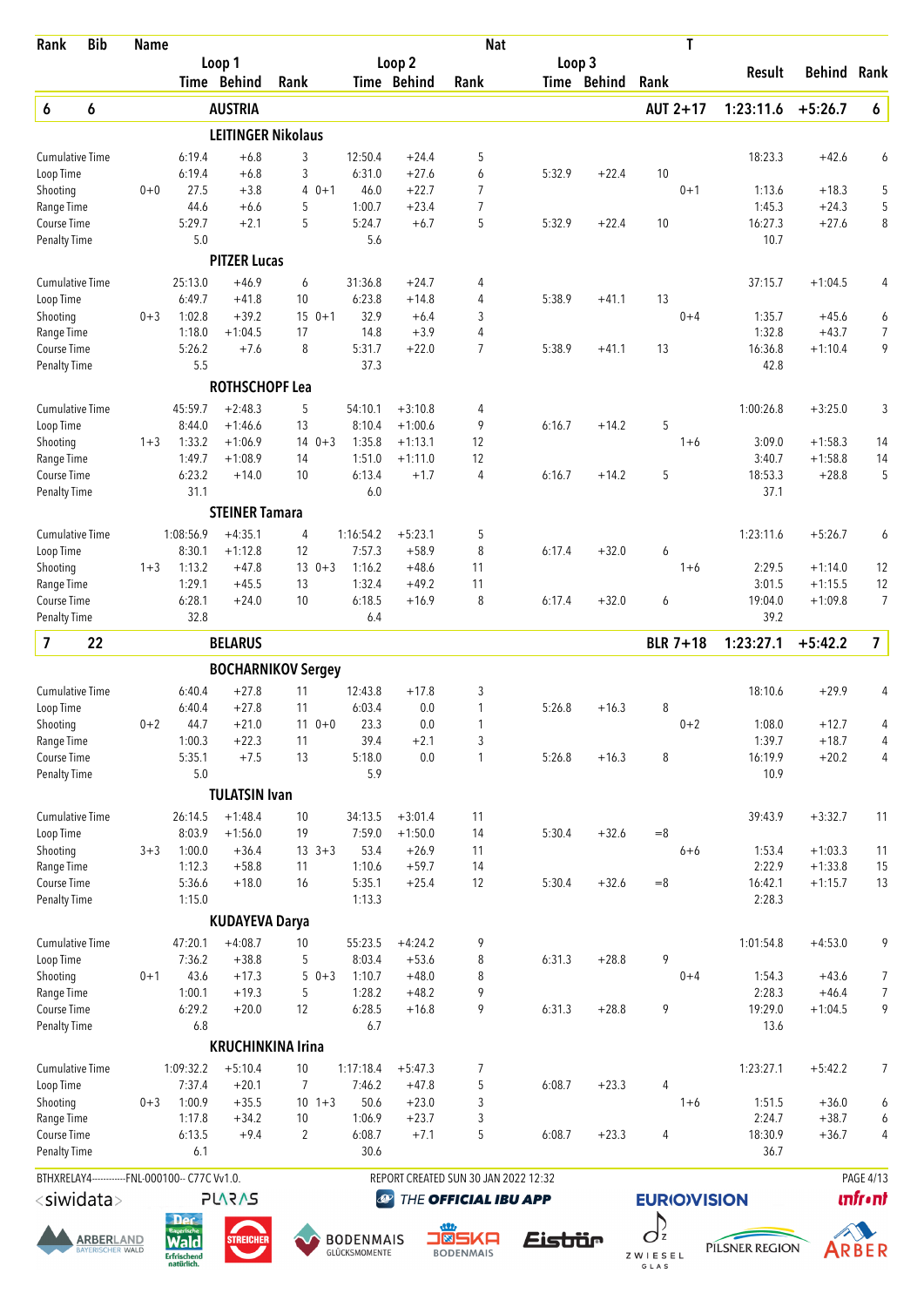| Rank                               | <b>Bib</b>                            | <b>Name</b> |                                                 |                             |                     |                                   |                       | <b>Nat</b>                           |                       |             |                               | Τ       |                   |                    |                |
|------------------------------------|---------------------------------------|-------------|-------------------------------------------------|-----------------------------|---------------------|-----------------------------------|-----------------------|--------------------------------------|-----------------------|-------------|-------------------------------|---------|-------------------|--------------------|----------------|
|                                    |                                       |             |                                                 | Loop 1<br>Time Behind       | Rank                |                                   | Loop 2<br>Time Behind | Rank                                 | Loop 3                | Time Behind | Rank                          |         | Result            | Behind             | Rank           |
| 8                                  | 3                                     |             |                                                 | <b>UKRAINE</b>              |                     |                                   |                       |                                      |                       |             | <b>UKR 7+16</b>               |         | 1:23:54.0         | $+6:09.1$          | 8              |
|                                    |                                       |             |                                                 | <b>TRUSH Vitaliy</b>        |                     |                                   |                       |                                      |                       |             |                               |         |                   |                    |                |
| <b>Cumulative Time</b>             |                                       |             | 6:12.6                                          | 0.0                         | 1                   | 13:00.2                           | $+34.2$               | 6                                    |                       |             |                               |         | 18:22.7           | $+42.0$            | 5              |
| Loop Time                          |                                       |             | 6:12.6                                          | 0.0                         | 1                   | 6:47.6                            | $+44.2$               | 8                                    | 5:22.5                | $+12.0$     | 5                             |         |                   |                    |                |
| Shooting                           |                                       | $0 + 0$     | 23.7                                            | 0.0                         | $=1$ 0+3            | 57.9                              | $+34.6$               | $=8$                                 |                       |             |                               | $0 + 3$ | 1:21.7            | $+26.4$            | 6              |
| Range Time                         |                                       |             | 38.0                                            | 0.0                         | 1                   | 1:11.4                            | $+34.1$               | 8                                    |                       |             |                               |         | 1:49.4            | $+28.4$            | 6              |
| Course Time<br><b>Penalty Time</b> |                                       |             | 5:28.8<br>5.7                                   | $+1.2$                      | $\overline{4}$      | 5:30.1<br>6.1                     | $+12.1$               | 12                                   | 5:22.5                | $+12.0$     | 5                             |         | 16:21.4<br>11.9   | $+21.7$            | 5              |
|                                    |                                       |             |                                                 | <b>LESIUK Taras</b>         |                     |                                   |                       |                                      |                       |             |                               |         |                   |                    |                |
| <b>Cumulative Time</b>             |                                       |             | 24:42.2                                         | $+16.1$                     | $\overline{2}$      | 31:59.3                           | $+47.2$               | 6                                    |                       |             |                               |         | 37:27.8           | $+1:16.6$          | 6              |
| Loop Time                          |                                       |             | 6:19.5                                          | $+11.6$                     | 3                   | 7:17.1                            | $+1:08.1$             | 7                                    | 5:28.5                | $+30.7$     | 6                             |         |                   |                    |                |
| Shooting                           |                                       | $0 + 1$     | 33.3                                            | $+9.7$                      | 4                   | $2 + 3$<br>50.1                   | $+23.6$               | 9                                    |                       |             |                               | $2 + 4$ | 1:23.5            | $+33.4$            | 4              |
| Range Time<br>Course Time          |                                       |             | 47.3<br>5:25.5                                  | $+33.8$<br>$+6.9$           | 4<br>$\overline{7}$ | 20.0<br>5:27.3                    | $+9.1$<br>$+17.6$     | 11<br>3                              | 5:28.5                | $+30.7$     | 6                             |         | 1:07.3<br>16:21.3 | $+18.2$<br>$+54.9$ | 3<br>5         |
| <b>Penalty Time</b>                |                                       |             | 6.7                                             |                             |                     | 1:29.8                            |                       |                                      |                       |             |                               |         | 1:36.5            |                    |                |
|                                    |                                       |             |                                                 | <b>ABRAMOVA Olga</b>        |                     |                                   |                       |                                      |                       |             |                               |         |                   |                    |                |
| <b>Cumulative Time</b>             |                                       |             | 45:35.9                                         | $+2:24.5$                   | 4                   | 55:10.1                           | $+4:10.8$             | 8                                    |                       |             |                               |         | 1:02:01.4         | $+4:59.6$          | 10             |
| Loop Time                          |                                       |             | 8:08.1                                          | $+1:10.7$                   | 10                  | 9:34.2                            | $+2:24.4$             | 14                                   | 6:51.3                | $+48.8$     | 12                            |         |                   |                    |                |
| Shooting                           |                                       | $1 + 3$     | 1:02.4                                          | $+36.1$                     | 9                   | 1:23.8<br>$3 + 3$                 | $+1:01.1$             | 11                                   |                       |             |                               | $4 + 6$ | 2:26.3            | $+1:15.6$          | 12             |
| Range Time                         |                                       |             | 1:18.4                                          | $+37.6$                     | 7                   | 1:40.2                            | $+1:00.2$             | 11                                   |                       |             |                               |         | 2:58.6            | $+1:16.7$          | 12             |
| Course Time                        |                                       |             | 6:19.2                                          | $+10.0$                     | $=7$                | 6:30.9                            | $+19.2$               | 10                                   | 6:51.3                | $+48.8$     | 12                            |         | 19:41.4           | $+1:16.9$          | 11             |
| <b>Penalty Time</b>                |                                       |             | 30.5                                            |                             |                     | 1:23.0                            |                       |                                      |                       |             |                               |         | 1:53.6            |                    |                |
|                                    |                                       |             |                                                 | MERKUSHYNA Anastasiya       |                     |                                   |                       |                                      |                       |             |                               |         |                   |                    |                |
| <b>Cumulative Time</b>             |                                       |             | 1:09:18.7                                       | $+4:56.9$                   | 7                   | 1:17:22.9                         | $+5:51.8$             | 8                                    |                       |             |                               |         | 1:23:54.0         | $+6:09.1$          | 8              |
| Loop Time<br>Shooting              |                                       | $0 + 0$     | 7:17.3<br>25.4                                  | 0.0<br>0.0                  | 1<br>$11+3$         | 8:04.2<br>58.7                    | $+1:05.8$<br>$+31.1$  | 9<br>5                               | 6:31.1                | $+45.7$     | 8                             | $1 + 3$ | 1:24.2            | $+8.7$             | 3              |
| Range Time                         |                                       |             | 43.6                                            | 0.0                         | 1                   | 1:14.7                            | $+31.5$               | 6                                    |                       |             |                               |         | 1:58.3            | $+12.3$            | 3              |
| Course Time                        |                                       |             | 6:27.9                                          | $+23.8$                     | 9                   | 6:18.6                            | $+17.0$               | 9                                    | 6:31.1                | $+45.7$     | 8                             |         | 19:17.6           | $+1:23.4$          | 9              |
| <b>Penalty Time</b>                |                                       |             | 5.7                                             |                             |                     | 30.8                              |                       |                                      |                       |             |                               |         | 36.6              |                    |                |
| 9                                  | 16                                    |             |                                                 | <b>ROMANIA</b>              |                     |                                   |                       |                                      |                       |             | <b>ROU 4+12</b>               |         | 1:24:28.2         | $+6:43.3$          | 9              |
|                                    |                                       |             |                                                 | <b>BUTA George</b>          |                     |                                   |                       |                                      |                       |             |                               |         |                   |                    |                |
| <b>Cumulative Time</b>             |                                       |             | 6:23.5                                          | $+10.9$                     | 5                   | 13:43.7                           | $+1:17.7$             | 10                                   |                       |             |                               |         | 19:24.0           | $+1:43.3$          | 11             |
| Loop Time                          |                                       |             | 6:23.5                                          | $+10.9$                     | 5                   | 7:20.2                            | $+1:16.8$             | 11                                   | 5:40.3                | $+29.8$     | 16                            |         |                   |                    |                |
| Shooting                           |                                       | $0 + 0$     | 23.7                                            | 0.0                         | $=1$ 1+3            | 1:02.4                            | $+39.1$               | 11                                   |                       |             |                               | $1 + 3$ | 1:26.2            | $+30.9$            | 8              |
| Range Time                         |                                       |             | 40.4                                            | $+2.4$                      | $\overline{2}$      | 1:18.6                            | $+41.3$               | 11                                   |                       |             |                               |         | 1:59.0            | $+38.0$            | 9              |
| Course Time                        |                                       |             | 5:38.5<br>4.6                                   | $+10.9$                     | 17                  | 5:33.1<br>28.4                    | $+15.1$               | 13                                   | 5:40.3                | $+29.8$     | 16                            |         | 16:51.9<br>33.1   | $+52.2$            | 15             |
| <b>Penalty Time</b>                |                                       |             |                                                 | <b>SHAMAEV Dmitrii</b>      |                     |                                   |                       |                                      |                       |             |                               |         |                   |                    |                |
| <b>Cumulative Time</b>             |                                       |             | 25:31.9                                         | $+1:05.8$                   |                     |                                   |                       |                                      |                       |             |                               |         |                   |                    |                |
| Loop Time                          |                                       |             | 6:07.9                                          | 0.0                         | 8<br>1              | 31:53.6<br>6:21.7                 | $+41.5$<br>$+12.7$    | 5<br>3                               | 5:30.6                | $+32.8$     | 10                            |         | 37:24.2           | $+1:13.0$          | 5              |
| Shooting                           |                                       | $0 + 0$     | 23.6                                            | 0.0                         | $10+1$              | 26.5                              | 0.0                   | $\mathbf{1}$                         |                       |             |                               | $0 + 1$ | 50.1              | 0.0                | 1              |
| Range Time                         |                                       |             | 35.9                                            | $+22.4$                     | $\overline{2}$      | 13.2                              | $+2.3$                | 3                                    |                       |             |                               |         | 49.1              | 0.0                | 1              |
| Course Time                        |                                       |             | 5:23.6                                          | $+5.0$                      | 4                   | 5:34.4                            | $+24.7$               | 10                                   | 5:30.6                | $+32.8$     | 10                            |         | 16:28.6           | $+1:02.2$          | 6              |
| <b>Penalty Time</b>                |                                       |             | 8.4                                             |                             |                     | 34.0                              |                       |                                      |                       |             |                               |         | 42.4              |                    |                |
|                                    |                                       |             |                                                 | <b>TOLMACHEVA Anastasia</b> |                     |                                   |                       |                                      |                       |             |                               |         |                   |                    |                |
| <b>Cumulative Time</b>             |                                       |             | 44:52.4<br>7:28.2                               | $+1:41.0$<br>$+30.8$        | 3<br>4              | 52:02.2<br>7:09.8                 | $+1:02.9$<br>$0.0\,$  | 3<br>1                               | 8:26.3                | $+2:23.8$   | 14                            |         | 1:00:28.5         | $+3:26.7$          | 4              |
| Loop Time<br>Shooting              |                                       | $0 + 2$     | 44.0                                            | $+17.7$                     | $60+0$              | 26.7                              | $+4.0$                | 2                                    |                       |             |                               | $0 + 2$ | 1:10.7            | 0.0                | 1              |
| Range Time                         |                                       |             | 1:03.0                                          | $+22.2$                     | 6                   | 41.4                              | $+1.4$                | $\overline{c}$                       |                       |             |                               |         | 1:44.4            | $+2.5$             | $\overline{2}$ |
| Course Time                        |                                       |             | 6:19.2                                          | $+10.0$                     | $=7$                | 6:22.3                            | $+10.6$               | 8                                    | 8:26.3                | $+2:23.8$   | 14                            |         | 21:07.8           | $+2:43.3$          | 14             |
| <b>Penalty Time</b>                |                                       |             | 6.0                                             |                             |                     | 6.1                               |                       |                                      |                       |             |                               |         | 12.2              |                    |                |
|                                    |                                       |             |                                                 | <b>CHIRKOVA Elena</b>       |                     |                                   |                       |                                      |                       |             |                               |         |                   |                    |                |
| <b>Cumulative Time</b>             |                                       |             | 1:09:31.0                                       | $+5:09.2$                   | 9                   | 1:17:54.1                         | $+6:23.0$             | 9                                    |                       |             |                               |         | 1:24:28.2         | $+6:43.3$          | 9              |
| Loop Time<br>Shooting              |                                       | $2 + 3$     | 9:02.5<br>1:19.8                                | $+1:45.2$<br>$+54.4$        | 13<br>$14 \t1+3$    | 8:23.1<br>1:01.4                  | $+1:24.7$<br>$+33.8$  | 10<br>$\overline{7}$                 | 6:34.1                | $+48.7$     | 9                             | $3 + 6$ | 2:21.3            | $+1:05.8$          | 10             |
| Range Time                         |                                       |             | 1:34.0                                          | $+50.4$                     | 14                  | 1:15.7                            | $+32.5$               | 7                                    |                       |             |                               |         | 2:49.7            | $+1:03.7$          | 9              |
| Course Time                        |                                       |             | 6:32.3                                          | $+28.2$                     | 11                  | 6:36.7                            | $+35.1$               | 13                                   | 6:34.1                | $+48.7$     | 9                             |         | 19:43.1           | $+1:48.9$          | 11             |
| <b>Penalty Time</b>                |                                       |             | 56.2                                            |                             |                     | 30.6                              |                       |                                      |                       |             |                               |         | 1:26.9            |                    |                |
|                                    |                                       |             | BTHXRELAY4------------FNL-000100-- C77C Vv1.0.  |                             |                     |                                   |                       | REPORT CREATED SUN 30 JAN 2022 12:32 |                       |             |                               |         |                   |                    | PAGE 5/13      |
| <siwidata></siwidata>              |                                       |             |                                                 | <b>PLARAS</b>               |                     |                                   | $\bigcirc$            | THE OFFICIAL IBU APP                 |                       |             | <b>EURIO)VISION</b>           |         |                   |                    | <b>unfront</b> |
|                                    |                                       |             | <b>Der</b><br><b>Rayerische</b>                 |                             |                     |                                   |                       |                                      |                       |             |                               |         |                   |                    |                |
|                                    | <b>ARBER</b> LAND<br>BAYERISCHER WALD |             | <b>Wald</b><br><b>Erfrischend</b><br>natürlich. | <b>STREICHER</b>            |                     | <b>BODENMAIS</b><br>GLÜCKSMOMENTE |                       | ∎⊠<br>5KA<br><b>BODENMAIS</b>        | <i><b>Eistiür</b></i> |             | $\sigma^2$<br>ZWIESEL<br>GLAS |         | PÍLSNER REGION    |                    | ARBER          |





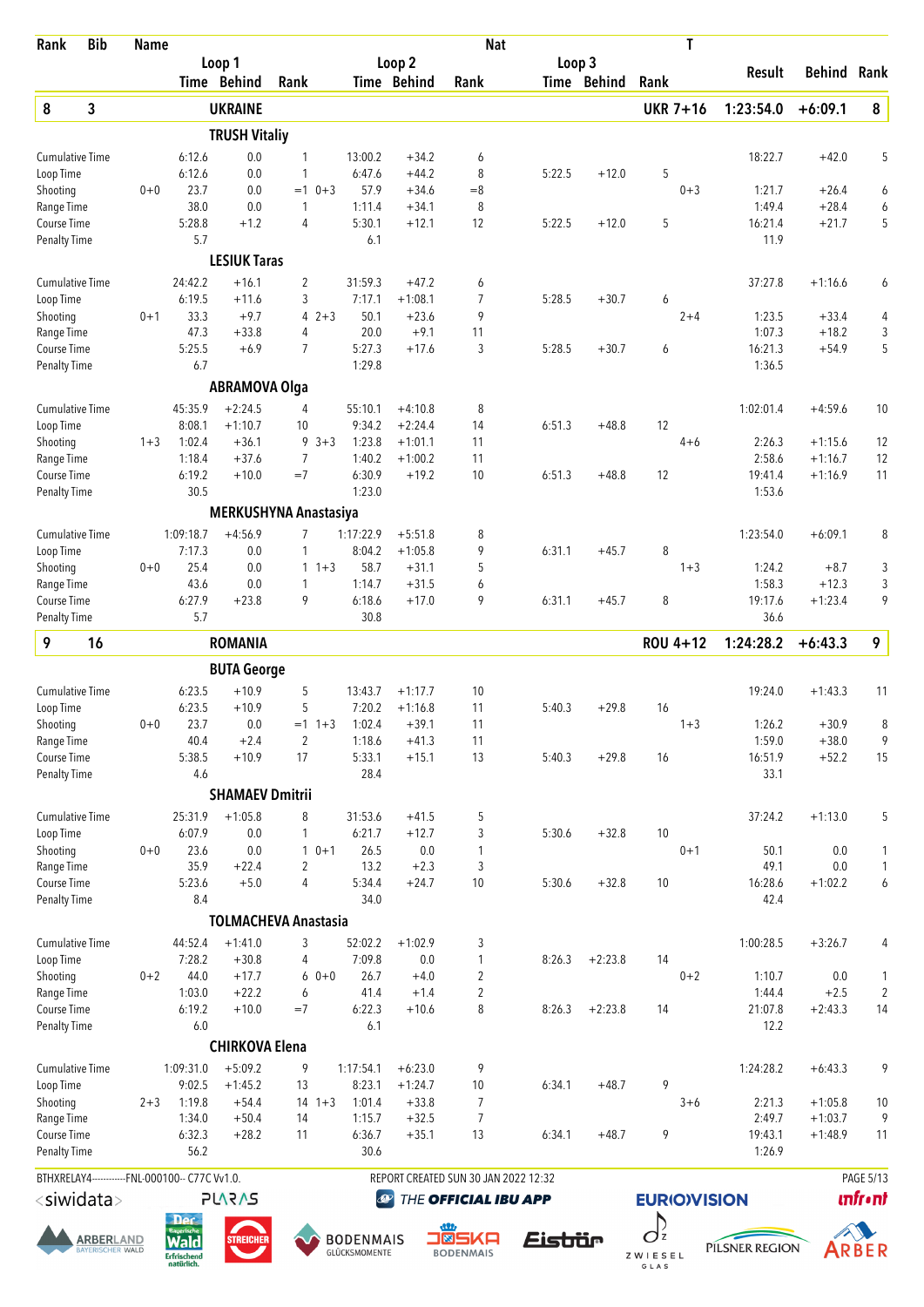| Rank                                | <b>Bib</b>                            | <b>Name</b> |                                                               |                         |                           |         |                                   |                        | <b>Nat</b>                           |                       |             |                               | Τ          |                   |                        |                |
|-------------------------------------|---------------------------------------|-------------|---------------------------------------------------------------|-------------------------|---------------------------|---------|-----------------------------------|------------------------|--------------------------------------|-----------------------|-------------|-------------------------------|------------|-------------------|------------------------|----------------|
|                                     |                                       |             |                                                               | Loop 1<br>Time Behind   | Rank                      |         |                                   | Loop 2<br>Time Behind  | Rank                                 | Loop 3                | Time Behind | Rank                          |            | Result            | Behind                 | Rank           |
| 10                                  | 8                                     |             |                                                               | <b>SWEDEN</b>           |                           |         |                                   |                        |                                      |                       |             | SWE 6+17                      |            | 1:24:48.6         | $+7:03.7$              | 10             |
|                                     |                                       |             |                                                               | <b>NYKVIST Emil</b>     |                           |         |                                   |                        |                                      |                       |             |                               |            |                   |                        |                |
| <b>Cumulative Time</b>              |                                       |             | 6:21.7                                                        | $+9.1$                  | 4                         |         | 13:24.2                           | $+58.2$                | 8                                    |                       |             |                               |            | 19:04.4           | $+1:23.7$              | 9              |
| Loop Time                           |                                       |             | 6:21.7                                                        | $+9.1$                  | 4                         |         | 7:02.5                            | $+59.1$                | 10                                   | 5:40.2                | $+29.7$     | 15                            |            |                   |                        |                |
| Shooting                            |                                       | $0 + 0$     | 29.8                                                          | $+6.1$                  | 5                         | $1 + 3$ | 57.9                              | $+34.6$                | $=8$                                 |                       |             |                               | $1 + 3$    | 1:27.7            | $+32.4$                | 9              |
| Range Time                          |                                       |             | 45.8                                                          | $+7.8$                  | 6                         |         | 1:11.7                            | $+34.4$                | 9                                    |                       |             |                               |            | 1:57.5            | $+36.5$                | 8              |
| Course Time<br><b>Penalty Time</b>  |                                       |             | 5:30.7<br>5.1                                                 | $+3.1$                  | 8                         |         | 5:22.0<br>28.8                    | $+4.0$                 | 3                                    | 5:40.2                | $+29.7$     | 15                            |            | 16:32.9<br>34.0   | $+33.2$                | 10             |
|                                     |                                       |             |                                                               | <b>HALLSTROEM Simon</b> |                           |         |                                   |                        |                                      |                       |             |                               |            |                   |                        |                |
| <b>Cumulative Time</b>              |                                       |             | 25:31.0                                                       | $+1:04.9$               | $\overline{7}$            |         | 33:23.1                           | $+2:11.0$              | 9                                    |                       |             |                               |            | 38:51.4           | $+2:40.2$              | 9              |
| Loop Time                           |                                       |             | 6:26.6                                                        | $+18.7$                 | 5                         |         | 7:52.1                            | $+1:43.1$              | 13                                   | 5:28.3                | $+30.5$     | 5                             |            |                   |                        |                |
| Shooting                            |                                       | $0 + 0$     | 31.0<br>48.3                                                  | $+7.4$<br>$+34.8$       | $\mathbf{2}^{\circ}$<br>5 | $1 + 3$ | 1:32.4<br>1:49.3                  | $+1:05.9$<br>$+1:38.4$ | 19<br>19                             |                       |             |                               | $1 + 3$    | 2:03.5<br>2:37.6  | $+1:13.4$<br>$+1:48.5$ | 14<br>18       |
| Range Time<br>Course Time           |                                       |             | 5:30.8                                                        | $+12.2$                 | 13                        |         | 5:36.1                            | $+26.4$                | 15                                   | 5:28.3                | $+30.5$     | 5                             |            | 16:35.2           | $+1:08.8$              | 8              |
| <b>Penalty Time</b>                 |                                       |             | 7.5                                                           |                         |                           |         | 26.7                              |                        |                                      |                       |             |                               |            | 34.2              |                        |                |
|                                     |                                       |             |                                                               | <b>LIND Annie</b>       |                           |         |                                   |                        |                                      |                       |             |                               |            |                   |                        |                |
| <b>Cumulative Time</b>              |                                       |             | 47:09.0                                                       | $+3:57.6$               | 9                         |         | 55:44.9                           | $+4:45.6$              | 11                                   |                       |             |                               |            | 1:02:19.4         | $+5:17.6$              | 11             |
| Loop Time                           |                                       |             | 8:17.6                                                        | $+1:20.2$               | 12                        |         | 8:35.9                            | $+1:26.1$              | 10                                   | 6:34.5                | $+32.0$     | 11                            |            |                   |                        |                |
| Shooting                            |                                       | $1 + 3$     | 1:01.7                                                        | $+35.4$                 | $\overline{7}$            | $1 + 3$ | 1:16.0                            | $+53.3$                | 10                                   |                       |             |                               | $2 + 6$    | 2:17.8            | $+1:07.1$              | 10             |
| Range Time                          |                                       |             | 1:18.8                                                        | $+38.0$                 | 8                         |         | 1:32.6                            | $+52.6$                | 10                                   |                       |             |                               |            | 2:51.4            | $+1:09.5$              | 10             |
| Course Time                         |                                       |             | 6:26.0                                                        | $+16.8$                 | 11                        |         | 6:31.9                            | $+20.2$                | 11                                   | 6:34.5                | $+32.0$     | 11                            |            | 19:32.4           | $+1:07.9$              | 10             |
| <b>Penalty Time</b>                 |                                       |             | 32.7                                                          | <b>ANDERSSON Ingela</b> |                           |         | 31.3                              |                        |                                      |                       |             |                               |            | 1:04.0            |                        |                |
|                                     |                                       |             |                                                               |                         |                           |         |                                   |                        |                                      |                       |             |                               |            |                   |                        |                |
| <b>Cumulative Time</b><br>Loop Time |                                       |             | 1:10:39.9<br>8:20.5                                           | $+6:18.1$<br>$+1:03.2$  | 13<br>11                  |         | 1:18:09.6<br>7:29.7               | $+6:38.5$<br>$+31.3$   | 10<br>3                              | 6:39.0                | $+53.6$     | 11                            |            | 1:24:48.6         | $+7:03.7$              | 10             |
| Shooting                            |                                       | $2 + 3$     | 50.4                                                          | $+25.0$                 |                           | $70+2$  | 51.7                              | $+24.1$                | 4                                    |                       |             |                               | $2 + 5$    | 1:42.1            | $+26.6$                | 4              |
| Range Time                          |                                       |             | 1:08.5                                                        | $+24.9$                 | 7                         |         | 1:08.8                            | $+25.6$                | 4                                    |                       |             |                               |            | 2:17.3            | $+31.3$                | 5              |
| Course Time                         |                                       |             | 6:16.6                                                        | $+12.5$                 | 5                         |         | 6:15.3                            | $+13.7$                | $\overline{7}$                       | 6:39.0                | $+53.6$     | 11                            |            | 19:10.9           | $+1:16.7$              | 8              |
| <b>Penalty Time</b>                 |                                       |             | 55.4                                                          |                         |                           |         | 5.5                               |                        |                                      |                       |             |                               |            | 1:00.9            |                        |                |
| 11                                  | 17                                    |             |                                                               | <b>FINLAND</b>          |                           |         |                                   |                        |                                      |                       |             |                               | $FIN 4+13$ | 1:25:14.6         | $+7:29.7$              | 11             |
|                                     |                                       |             |                                                               | <b>RANTA Jaakko</b>     |                           |         |                                   |                        |                                      |                       |             |                               |            |                   |                        |                |
| <b>Cumulative Time</b>              |                                       |             | 6:26.8                                                        | $+14.2$                 | 6                         |         | 12:45.3                           | $+19.3$                | 4                                    |                       |             |                               |            | 18:06.7           | $+26.0$                | 3              |
| Loop Time                           |                                       |             | 6:26.8                                                        | $+14.2$                 | 6                         |         | 6:18.5                            | $+15.1$                | 4                                    | 5:21.4                | $+10.9$     | 3                             |            |                   |                        |                |
| Shooting                            |                                       | $0 + 1$     | 31.9                                                          | $+8.2$                  |                           | $70+2$  | 31.4                              | $+8.1$                 | 4                                    |                       |             |                               | $0 + 3$    | 1:03.4            | $+8.1$                 | 3              |
| Range Time                          |                                       |             | 46.3                                                          | $+8.3$                  | $\overline{7}$            |         | 46.6                              | $+9.3$                 | 4                                    |                       |             |                               |            | 1:32.9            | $+11.9$                | 3              |
| Course Time                         |                                       |             | 5:35.8                                                        | $+8.2$                  | 15                        |         | 5:26.4                            | $+8.4$                 | 8                                    | 5:21.4                | $+10.9$     | 3                             |            | 16:23.6           | $+23.9$                | 6              |
| <b>Penalty Time</b>                 |                                       |             | 4.6                                                           | <b>MUSTONEN Joni</b>    |                           |         | 5.5                               |                        |                                      |                       |             |                               |            | 10.1              |                        |                |
|                                     |                                       |             |                                                               |                         |                           |         |                                   |                        |                                      |                       |             |                               |            |                   |                        |                |
| <b>Cumulative Time</b><br>Loop Time |                                       |             | 24:26.1<br>6:19.4                                             | 0.0<br>$+11.5$          | 1<br>$\sqrt{2}$           |         | 32:36.4<br>8:10.3                 | $+1:24.3$<br>$+2:01.3$ | 7<br>15                              | 5:41.9                | $+44.1$     | 14                            |            | 38:18.3           | $+2:07.1$              | 7              |
| Shooting                            |                                       | $0 + 0$     | 31.7                                                          | $+8.1$                  | 3                         | $3 + 3$ | 1:16.2                            | $+49.7$                | 16                                   |                       |             |                               | $3 + 3$    | 1:47.9            | $+57.8$                | 10             |
| Range Time                          |                                       |             | 46.1                                                          | $+32.6$                 | 3                         |         | 1:26.6                            | $+1:15.7$              | 17                                   |                       |             |                               |            | 2:12.7            | $+1:23.6$              | 13             |
| Course Time                         |                                       |             | 5:26.7                                                        | $+8.1$                  | 9                         |         | 5:28.8                            | $+19.1$                | 5                                    | 5:41.9                | $+44.1$     | 14                            |            | 16:37.4           | $+1:11.0$              | 10             |
| <b>Penalty Time</b>                 |                                       |             | 6.6                                                           |                         |                           |         | 1:14.8                            |                        |                                      |                       |             |                               |            | 1:21.5            |                        |                |
|                                     |                                       |             |                                                               | <b>LAARI Sanna</b>      |                           |         |                                   |                        |                                      |                       |             |                               |            |                   |                        |                |
| <b>Cumulative Time</b>              |                                       |             | 46:04.5                                                       | $+2:53.1$               | 6                         |         | 54:48.3                           | $+3:49.0$              | 5                                    |                       |             |                               |            | 1:01:21.8         | $+4:20.0$              | 6              |
| Loop Time                           |                                       |             | 7:46.2                                                        | $+48.8$                 | 6                         |         | 8:43.8                            | $+1:34.0$              | 11                                   | 6:33.5                | $+31.0$     | 10                            |            |                   |                        |                |
| Shooting                            |                                       | $0 + 0$     | 34.8<br>52.9                                                  | $+8.5$                  | $\overline{4}$            | $40+2$  | 1:42.3                            | $+1:19.6$              | 13<br>14                             |                       |             |                               | $0 + 2$    | 2:17.2            | $+1:06.5$              | 9              |
| Range Time<br>Course Time           |                                       |             | 6:46.9                                                        | $+12.1$<br>$+37.7$      | 14                        |         | 1:59.3<br>6:38.3                  | $+1:19.3$<br>$+26.6$   | 13                                   | 6:33.5                | $+31.0$     | 10                            |            | 2:52.2<br>19:58.7 | $+1:10.3$<br>$+1:34.2$ | 11<br>12       |
| <b>Penalty Time</b>                 |                                       |             | 6.3                                                           |                         |                           |         | 6.1                               |                        |                                      |                       |             |                               |            | 12.5              |                        |                |
|                                     |                                       |             |                                                               | <b>KUUTTINEN Heidi</b>  |                           |         |                                   |                        |                                      |                       |             |                               |            |                   |                        |                |
| <b>Cumulative Time</b>              |                                       |             | 1:09:17.9                                                     | $+4:56.1$               | 6                         |         | 1:18:20.8                         | $+6:49.7$              | 11                                   |                       |             |                               |            | 1:25:14.6         | $+7:29.7$              | 11             |
| Loop Time                           |                                       |             | 7:56.1                                                        | $+38.8$                 | 10                        |         | 9:02.9                            | $+2:04.5$              | 12                                   | 6:53.8                | $+1:08.4$   | 12                            |            |                   |                        |                |
| Shooting                            |                                       | $0 + 2$     | 53.7                                                          | $+28.3$                 |                           | $8 + 3$ | 1:38.2                            | $+1:10.6$              | 13                                   |                       |             |                               | $1 + 5$    | 2:31.9            | $+1:16.4$              | 13             |
| Range Time                          |                                       |             | 1:09.5<br>6:40.4                                              | $+25.9$                 | 8                         |         | 1:55.6                            | $+1:12.4$              | 13<br>12                             |                       |             |                               |            | 3:05.1<br>20:10.3 | $+1:19.1$              | 13             |
| Course Time<br><b>Penalty Time</b>  |                                       |             | 6.1                                                           | $+36.3$                 | 13                        |         | 6:36.1<br>31.1                    | $+34.5$                |                                      | 6:53.8                | $+1:08.4$   | 12                            |            | 37.3              | $+2:16.1$              | 12             |
|                                     |                                       |             | BTHXRELAY4------------FNL-000100-- C77C Vv1.0.                |                         |                           |         |                                   |                        | REPORT CREATED SUN 30 JAN 2022 12:32 |                       |             |                               |            |                   |                        | PAGE 6/13      |
| <siwidata></siwidata>               |                                       |             |                                                               | <b>PLARAS</b>           |                           |         | $\bigcirc$                        |                        | THE OFFICIAL IBU APP                 |                       |             | <b>EURIO)VISION</b>           |            |                   |                        | <b>unfront</b> |
|                                     |                                       |             | <b>Der</b>                                                    |                         |                           |         |                                   |                        |                                      |                       |             |                               |            |                   |                        |                |
|                                     | <b>ARBER</b> LAND<br>BAYERISCHER WALD |             | <b>Rayerische</b><br><b>Wald</b><br>Erfrischend<br>natürlich. | <b>STREICHER</b>        |                           |         | <b>BODENMAIS</b><br>GLÜCKSMOMENTE |                        | ∎⊠<br>5KA<br><b>BODENMAIS</b>        | <i><b>Eistiür</b></i> |             | $\sigma^2$<br>ZWIESEL<br>GLAS |            | PILSNER REGION    |                        | ARBER          |





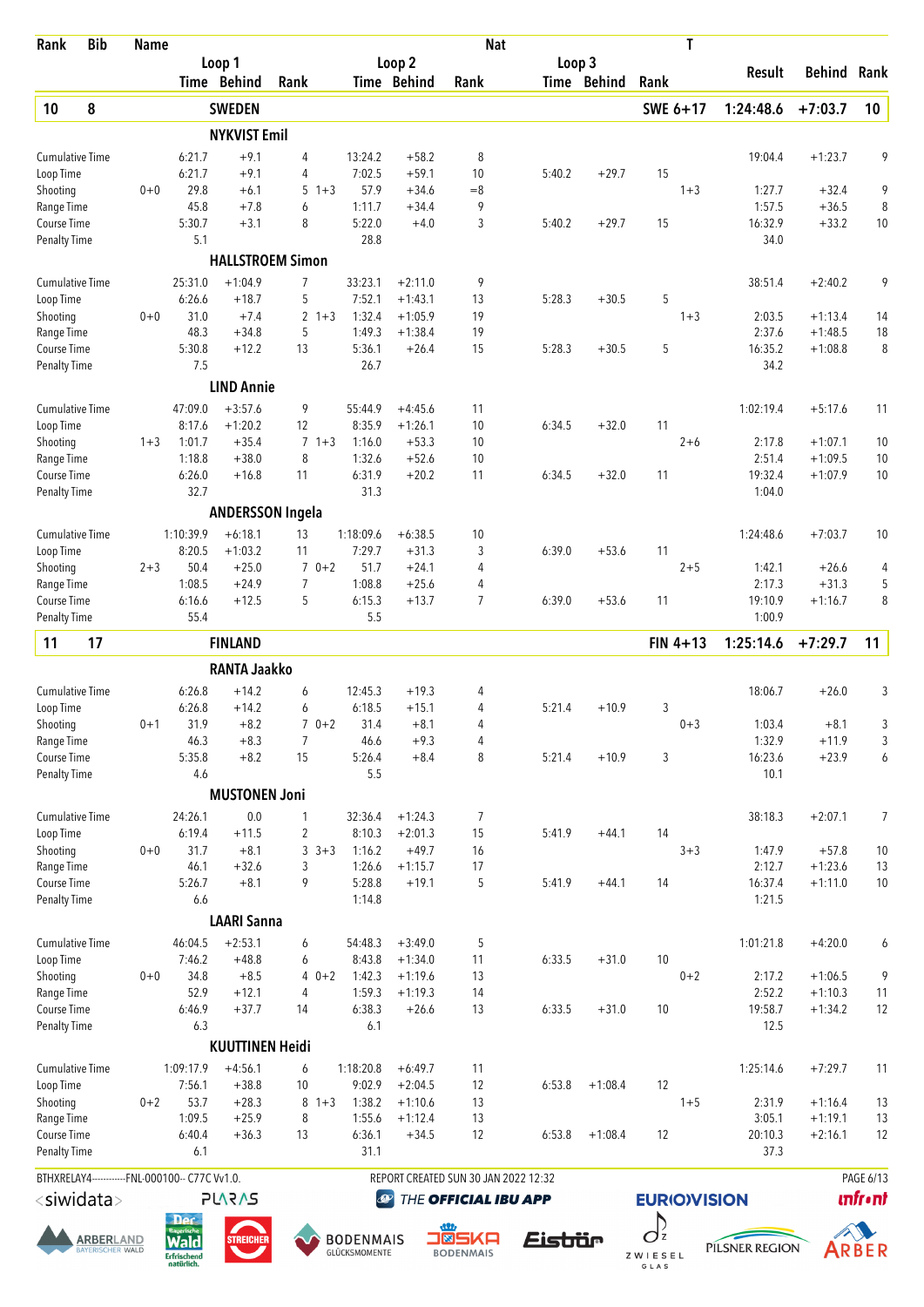| Rank                                | <b>Bib</b>                                   | <b>Name</b> |                                                |                         |                |             |                                   |                        | <b>Nat</b>                           |                       |             |                 | T                   |                  |                    |                  |
|-------------------------------------|----------------------------------------------|-------------|------------------------------------------------|-------------------------|----------------|-------------|-----------------------------------|------------------------|--------------------------------------|-----------------------|-------------|-----------------|---------------------|------------------|--------------------|------------------|
|                                     |                                              |             |                                                | Loop 1                  |                |             |                                   | Loop 2                 |                                      | Loop 3                |             |                 |                     | Result           | <b>Behind</b>      | Rank             |
|                                     |                                              |             |                                                | Time Behind             | Rank           |             |                                   | Time Behind            | Rank                                 |                       | Time Behind | Rank            |                     |                  |                    |                  |
| 12                                  | 9                                            |             |                                                | <b>MOLDOVA</b>          |                |             |                                   |                        |                                      |                       |             | MDA 2+18        |                     | 1:25:53.9        | $+8:09.0$          | 12               |
|                                     |                                              |             |                                                | <b>MAKAROV Maksim</b>   |                |             |                                   |                        |                                      |                       |             |                 |                     |                  |                    |                  |
| <b>Cumulative Time</b>              |                                              |             | 7:00.2                                         | $+47.6$                 | 17             |             | 16:46.8                           | $+4:20.8$              | 19                                   |                       |             |                 |                     | 22:20.2          | $+4:39.5$          | 18               |
| Loop Time<br>Shooting               |                                              | $0 + 3$     | 7:00.2<br>1:04.2                               | $+47.6$<br>$+40.5$      | 17             | $20 \t1+3$  | 9:46.6<br>3:42.9                  | $+3:43.2$<br>$+3:19.6$ | 21<br>23                             | 5:33.4                | $+22.9$     | 11              | $1 + 6$             | 4:47.2           | $+3:51.9$          | 23               |
| Range Time                          |                                              |             | 1:19.9                                         | $+41.9$                 | 19             |             | 3:51.8                            | $+3:14.5$              | 23                                   |                       |             |                 |                     | 5:11.7           | $+3:50.7$          | 23               |
| Course Time                         |                                              |             | 5:34.7                                         | $+7.1$                  | 12             |             | 5:27.7                            | $+9.7$                 | 9                                    | 5:33.4                | $+22.9$     | 11              |                     | 16:35.8          | $+36.1$            | $=11$            |
| <b>Penalty Time</b>                 |                                              |             | 5.5                                            |                         |                |             | 27.1                              |                        |                                      |                       |             |                 |                     | 32.6             |                    |                  |
|                                     |                                              |             |                                                | <b>USOV Mihail</b>      |                |             |                                   |                        |                                      |                       |             |                 |                     |                  |                    |                  |
| <b>Cumulative Time</b>              |                                              |             | 28:45.9                                        | $+4:19.8$               | 14             |             | 35:29.5                           | $+4:17.4$              | 14                                   |                       |             |                 |                     | 40:59.9          | $+4:48.7$          | 14               |
| Loop Time                           |                                              |             | 6:25.7                                         | $+17.8$                 | 4              |             | 6:43.6                            | $+34.6$                | 6                                    | 5:30.4                | $+32.6$     | $=8$            |                     |                  |                    |                  |
| Shooting                            |                                              | $0 + 1$     | 35.4<br>51.8                                   | $+11.8$<br>$+38.3$      | 5<br>8         | $0 + 3$     | 46.0<br>16.7                      | $+19.5$<br>$+5.8$      | 6<br>$\overline{7}$                  |                       |             |                 | $0 + 4$             | 1:21.4<br>1:08.5 | $+31.3$<br>$+19.4$ | 3<br>4           |
| Range Time<br>Course Time           |                                              |             | 5:27.5                                         | $+8.9$                  | 10             |             | 5:36.9                            | $+27.2$                | 16                                   | 5:30.4                | $+32.6$     | $=8$            |                     | 16:34.8          | $+1:08.4$          | $\overline{7}$   |
| <b>Penalty Time</b>                 |                                              |             | 6.4                                            |                         |                |             | 50.0                              |                        |                                      |                       |             |                 |                     | 56.4             |                    |                  |
|                                     |                                              |             |                                                | <b>IVANOVA Aliona</b>   |                |             |                                   |                        |                                      |                       |             |                 |                     |                  |                    |                  |
| <b>Cumulative Time</b>              |                                              |             | 48:52.9                                        | $+5:41.5$               | 14             |             | 56:11.4                           | $+5:12.1$              | 12                                   |                       |             |                 |                     | 1:02:36.6        | $+5:34.8$          | 12               |
| Loop Time                           |                                              |             | 7:53.0                                         | $+55.6$                 | 9              |             | 7:18.5                            | $+8.7$                 | 2                                    | 6:25.2                | $+22.7$     | 8               |                     |                  |                    |                  |
| Shooting                            |                                              | $0 + 3$     | 1:16.7                                         | $+50.4$                 |                | $130+0$     | 22.7                              | 0.0                    | 1                                    |                       |             |                 | $0 + 3$             | 1:39.4           | $+28.7$            | 4                |
| Range Time                          |                                              |             | 1:34.5                                         | $+53.7$                 | 13             |             | 40.0                              | 0.0                    | 1                                    |                       |             |                 |                     | 2:14.5           | $+32.6$            | 5                |
| Course Time                         |                                              |             | 6:12.2                                         | $+3.0$                  | 4              |             | 6:32.6                            | $+20.9$                | 12                                   | 6:25.2                | $+22.7$     | 8               |                     | 19:10.0          | $+45.5$            | 8                |
| <b>Penalty Time</b>                 |                                              |             | 6.2                                            | <b>GHILENKO Alla</b>    |                |             | 5.8                               |                        |                                      |                       |             |                 |                     | 12.1             |                    |                  |
|                                     |                                              |             |                                                |                         |                |             |                                   |                        |                                      |                       |             |                 |                     |                  |                    |                  |
| Cumulative Time<br>Loop Time        |                                              |             | 1:10:19.6<br>7:43.0                            | $+5:57.8$<br>$+25.7$    | 11<br>8        |             | 1:18:49.8<br>8:30.2               | $+7:18.7$<br>$+1:31.8$ | 12<br>11                             | 7:04.1                | $+1:18.7$   | 13              |                     | 1:25:53.9        | $+8:09.0$          | 12               |
| Shooting                            |                                              | $0 + 2$     | 42.7                                           | $+17.3$                 | 3              | $1 + 3$     | 1:09.5                            | $+41.9$                | 9                                    |                       |             |                 | $1 + 5$             | 1:52.3           | $+36.8$            | 7                |
| Range Time                          |                                              |             | 59.9                                           | $+16.3$                 | 3              |             | 1:25.6                            | $+42.4$                | 9                                    |                       |             |                 |                     | 2:25.5           | $+39.5$            | 7                |
| Course Time                         |                                              |             | 6:37.5                                         | $+33.4$                 | 12             |             | 6:33.3                            | $+31.7$                | 10                                   | 7:04.1                | $+1:18.7$   | 13              |                     | 20:14.9          | $+2:20.7$          | 13               |
| <b>Penalty Time</b>                 |                                              |             | 5.6                                            |                         |                |             | 31.3                              |                        |                                      |                       |             |                 |                     | 36.9             |                    |                  |
| 13                                  | 13                                           |             |                                                | <b>CZECH REPUBLIC</b>   |                |             |                                   |                        |                                      |                       |             |                 | $CZE 4+20$          | 1:26:38.6        | $+8:53.7$          | 13               |
|                                     |                                              |             |                                                | <b>MIKYSKA Tomas</b>    |                |             |                                   |                        |                                      |                       |             |                 |                     |                  |                    |                  |
| <b>Cumulative Time</b>              |                                              |             | 6:48.7                                         | $+36.1$                 | 12             |             | 15:34.4                           | $+3:08.4$              | 16                                   |                       |             |                 |                     | 21:02.2          | $+3:21.5$          | 13               |
| Loop Time                           |                                              |             | 6:48.7                                         | $+36.1$                 | 12             |             | 8:45.7                            | $+2:42.3$              | 17                                   | 5:27.8                | $+17.3$     | 9               |                     |                  |                    |                  |
| Shooting                            |                                              | $0 + 3$     | 53.3                                           | $+29.6$                 |                | $16 \t 0+2$ | 2:49.1                            | $+2:25.8$              | 20                                   |                       |             |                 | $0 + 5$             | 3:42.5           | $+2:47.2$          | 21               |
| Range Time                          |                                              |             | 1:10.2                                         | $+32.2$                 | 16             |             | 3:05.8                            | $+2:28.5$              | 20                                   |                       |             |                 |                     | 4:16.0           | $+2:55.0$          | 21               |
| Course Time<br><b>Penalty Time</b>  |                                              |             | 5:33.5<br>4.9                                  | $+5.9$                  | 10             |             | 5:34.5<br>5.3                     | $+16.5$                | 14                                   | 5:27.8                | $+17.3$     | 9               |                     | 16:35.8<br>10.3  | $+36.1$            | $=11$            |
|                                     |                                              |             |                                                | <b>HORNIG Vitezslav</b> |                |             |                                   |                        |                                      |                       |             |                 |                     |                  |                    |                  |
| <b>Cumulative Time</b>              |                                              |             | 27:56.4                                        | $+3:30.3$               | 13             |             | 35:18.5                           | $+4:06.4$              | 13                                   |                       |             |                 |                     | 40:50.3          | $+4:39.1$          | 13               |
| Loop Time                           |                                              |             | 6:54.2                                         | $+46.3$                 | 11             |             | 7:22.1                            | $+1:13.1$              | 8                                    | 5:31.8                | $+34.0$     | 11              |                     |                  |                    |                  |
| Shooting                            |                                              | $0 + 2$     | 1:00.1                                         | $+36.5$                 | 14             | $1 + 3$     | 1:03.7                            | $+37.2$                | 15                                   |                       |             |                 | $1 + 5$             | 2:03.9           | $+1:13.8$          | 15               |
| Range Time                          |                                              |             | 1:14.8                                         | $+1:01.3$               | 13             |             | 18.4                              | $+7.5$                 | 8                                    |                       |             |                 |                     | 1:33.2           | $+44.1$            | 9                |
| Course Time                         |                                              |             | 5:32.5                                         | $+13.9$                 | 14             |             | 5:34.7                            | $+25.0$                | 11                                   | 5:31.8                | $+34.0$     | 11              |                     | 16:39.0          | $+1:12.6$          | 11               |
| <b>Penalty Time</b>                 |                                              |             | 6.8                                            |                         |                |             | 1:28.9                            |                        |                                      |                       |             |                 |                     | 1:35.8           |                    |                  |
|                                     |                                              |             |                                                | <b>TEPLA Eliska</b>     |                |             |                                   |                        |                                      |                       |             |                 |                     |                  |                    |                  |
| <b>Cumulative Time</b><br>Loop Time |                                              |             | 48:39.3<br>7:49.0                              | $+5:27.9$<br>$+51.6$    | 13<br>7        |             | 56:28.5<br>7:49.2                 | $+5:29.2$<br>$+39.4$   | 14<br>6                              | 6:14.2                | $+11.7$     | 4               |                     | 1:02:42.7        | $+5:40.9$          | 13               |
| Shooting                            |                                              | $0 + 2$     | 1:02.1                                         | $+35.8$                 |                | $80+3$      | 1:03.3                            | $+40.6$                | 6                                    |                       |             |                 | $0 + 5$             | 2:05.5           | $+54.8$            | 8                |
| Range Time                          |                                              |             | 1:21.3                                         | $+40.5$                 | 10             |             | 1:21.7                            | $+41.7$                | 6                                    |                       |             |                 |                     | 2:43.0           | $+1:01.1$          | 8                |
| Course Time                         |                                              |             | 6:22.5                                         | $+13.3$                 | 9              |             | 6:22.1                            | $+10.4$                | $\overline{7}$                       | 6:14.2                | $+11.7$     | $\overline{4}$  |                     | 18:58.8          | $+34.3$            | 7                |
| <b>Penalty Time</b>                 |                                              |             | 5.2                                            |                         |                |             | 5.4                               |                        |                                      |                       |             |                 |                     | 10.6             |                    |                  |
|                                     |                                              |             |                                                | <b>LEJSEK Klara</b>     |                |             |                                   |                        |                                      |                       |             |                 |                     |                  |                    |                  |
| Cumulative Time                     |                                              |             | 1:10:27.8<br>7:45.1                            | $+6:06.0$<br>$+27.8$    | 12<br>9        |             | 1:20:01.8<br>9:34.0               | $+8:30.7$<br>$+2:35.6$ | 13<br>13                             | 6:36.8                | $+51.4$     | 10              |                     | 1:26:38.6        | $+8:53.7$          | 13               |
| Loop Time<br>Shooting               |                                              | $0 + 2$     | 58.6                                           | $+33.2$                 |                | $9 \t3+3$   | 1:22.1                            | $+54.5$                | 12                                   |                       |             |                 | $3 + 5$             | 2:20.7           | $+1:05.2$          | 9                |
| Range Time                          |                                              |             | 1:14.7                                         | $+31.1$                 | 9              |             | 1:37.4                            | $+54.2$                | 12                                   |                       |             |                 |                     | 2:52.1           | $+1:06.1$          | 10               |
| Course Time                         |                                              |             | 6:25.1                                         | $+21.0$                 | $\overline{7}$ |             | 6:33.4                            | $+31.8$                | 11                                   | 6:36.8                | $+51.4$     | 10              |                     | 19:35.3          | $+1:41.1$          | 10               |
| <b>Penalty Time</b>                 |                                              |             | 5.3                                            |                         |                |             | 1:23.2                            |                        |                                      |                       |             |                 |                     | 1:28.5           |                    |                  |
|                                     |                                              |             | BTHXRELAY4------------FNL-000100-- C77C Vv1.0. |                         |                |             |                                   |                        | REPORT CREATED SUN 30 JAN 2022 12:32 |                       |             |                 |                     |                  |                    | <b>PAGE 7/13</b> |
|                                     | <siwidata></siwidata>                        |             |                                                | <b>PLARAS</b>           |                |             | $\bigcirc$                        |                        | THE OFFICIAL IBU APP                 |                       |             |                 | <b>EURIO)VISION</b> |                  |                    | <b>unfr</b> •nt  |
|                                     |                                              |             | <b>Der</b>                                     |                         |                |             |                                   |                        |                                      |                       |             | $O_z$           |                     |                  |                    |                  |
|                                     | <b>ARBER</b> LAND<br><b>BAYERISCHER WALD</b> |             | <b>Wald</b><br>Erfrischend<br>natürlich.       | <b>STREICHEF</b>        |                |             | <b>BODENMAIS</b><br>GLÜCKSMOMENTE |                        | - 8<br>5KA<br><b>BODENMAIS</b>       | <i><b>Eistrür</b></i> |             | ZWIESEL<br>GLAS |                     | PILSNER REGION   |                    | ARBER            |





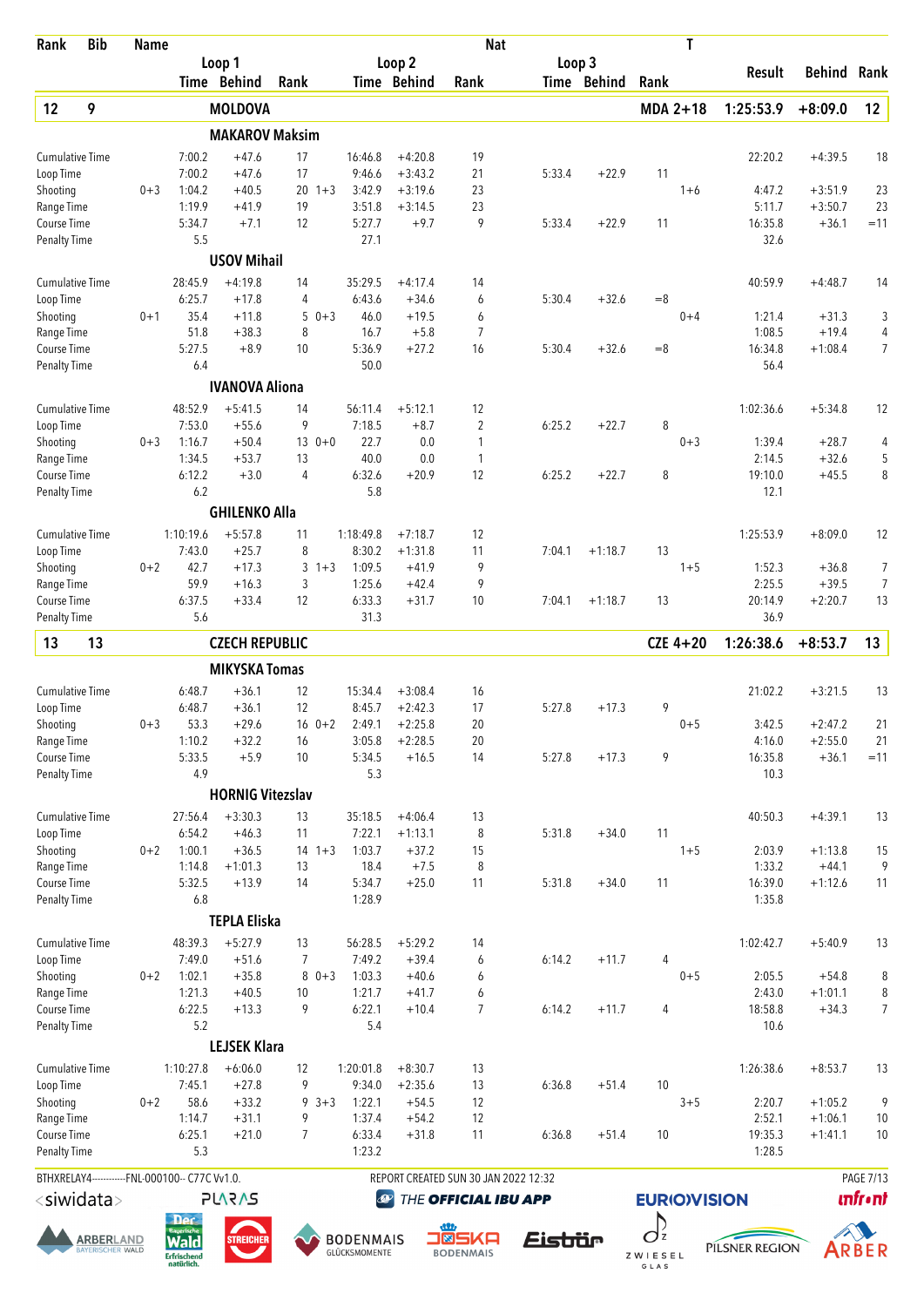| Rank                                | <b>Bib</b>       | <b>Name</b> |                                                |                              |                     |            |                   |                       | <b>Nat</b>                           |         |             |                     | T                  |                   |                        |                         |
|-------------------------------------|------------------|-------------|------------------------------------------------|------------------------------|---------------------|------------|-------------------|-----------------------|--------------------------------------|---------|-------------|---------------------|--------------------|-------------------|------------------------|-------------------------|
|                                     |                  |             |                                                | Loop 1<br>Time Behind        | Rank                |            |                   | Loop 2<br>Time Behind | Rank                                 | Loop 3  | Time Behind | Rank                |                    | Result            | <b>Behind Rank</b>     |                         |
|                                     |                  |             |                                                |                              |                     |            |                   |                       |                                      |         |             |                     |                    |                   |                        |                         |
| 14                                  | 14               |             |                                                | <b>SLOVENIA</b>              |                     |            |                   |                       |                                      |         |             | SL <sub>O</sub>     |                    | LAP               |                        | 14                      |
|                                     |                  |             |                                                | <b>CISAR Alex</b><br>$+15.6$ |                     |            |                   |                       |                                      |         |             |                     |                    |                   |                        |                         |
| <b>Cumulative Time</b><br>Loop Time |                  |             | 6:28.2<br>6:28.2                               | $+15.6$                      | 8<br>8              |            | 12:37.8<br>6:09.6 | $+11.8$<br>$+6.2$     | 2<br>3                               | 5:26.1  | $+15.6$     | 7                   |                    | 18:03.9           | $+23.2$                | $\overline{c}$          |
| Shooting                            |                  | $0 + 0$     | 32.0                                           | $+8.3$                       | 8                   | $0 + 0$    | 23.8              | $+0.5$                | $\overline{2}$                       |         |             |                     | $0 + 0$            | 55.9              | $+0.6$                 | $\boldsymbol{2}$        |
| Range Time                          |                  |             | 46.6                                           | $+8.6$                       | 8                   |            | 38.4              | $+1.1$                | $\overline{2}$                       |         |             |                     |                    | 1:25.0            | $+4.0$                 | $\sqrt{2}$              |
| Course Time                         |                  |             | 5:37.0                                         | $+9.4$                       | 16                  |            | 5:26.1            | $+8.1$                | $\overline{7}$                       | 5:26.1  | $+15.6$     | $\overline{7}$      |                    | 16:29.2           | $+29.5$                | 9                       |
| <b>Penalty Time</b>                 |                  |             | 4.6                                            |                              |                     |            | 5.1               |                       |                                      |         |             |                     |                    | 9.7               |                        |                         |
|                                     |                  |             |                                                | <b>VIDMAR Anton</b>          |                     |            |                   |                       |                                      |         |             |                     |                    |                   |                        |                         |
| <b>Cumulative Time</b>              |                  |             | 24:47.8                                        | $+21.7$                      | 3                   |            | 31:12.1           | $0.0\,$               | 1                                    |         |             |                     |                    | 36:42.4           | $+31.2$                | 3                       |
| Loop Time<br>Shooting               |                  | $0 + 1$     | 6:43.9<br>43.0                                 | $+36.0$<br>$+19.4$           | 9<br>$\overline{7}$ | $0 + 1$    | 6:24.3<br>31.3    | $+15.3$<br>$+4.8$     | 5<br>$\overline{c}$                  | 5:30.3  | $+32.5$     | 7                   | $0 + 2$            | 1:14.3            | $+24.2$                | $\overline{\mathbf{c}}$ |
| Range Time                          |                  |             | 56.9                                           | $+43.4$                      | 9                   |            | 19.4              | $+8.5$                | 10                                   |         |             |                     |                    | 1:16.3            | $+27.2$                | 5                       |
| Course Time                         |                  |             | 5:39.7                                         | $+21.1$                      | 19                  |            | 5:32.3            | $+22.6$               | 8                                    | 5:30.3  | $+32.5$     | 7                   |                    | 16:42.3           | $+1:15.9$              | 14                      |
| <b>Penalty Time</b>                 |                  |             | 7.3                                            |                              |                     |            | 32.5              |                       |                                      |         |             |                     |                    | 39.9              |                        |                         |
|                                     |                  |             |                                                | <b>VINDISAR Klara</b>        |                     |            |                   |                       |                                      |         |             |                     |                    |                   |                        |                         |
| <b>Cumulative Time</b>              |                  |             | 47:05.8                                        | $+3:54.4$                    | 8                   |            | 56:22.0           | $+5:22.7$             | 13                                   |         |             |                     |                    | 1:03:23.1         | $+6:21.3$              | 14                      |
| Loop Time                           |                  |             | 10:23.4                                        | $+3:26.0$                    | 14                  |            | 9:16.2            | $+2:06.4$             | 13                                   | 7:01.1  | $+58.6$     | 13                  |                    |                   |                        |                         |
| Shooting                            |                  | $5 + 3$     | 1:10.3                                         | $+44.0$                      | 11                  | $2 + 3$    | 1:09.2            | $+46.5$               | 7                                    |         |             |                     | $7 + 6$            | 2:19.5            | $+1:08.8$              | 11                      |
| Range Time<br>Course Time           |                  |             | 1:24.2<br>6:37.8                               | $+43.4$<br>$+28.6$           | 11<br>13            |            | 1:25.1<br>6:50.4  | $+45.1$<br>$+38.7$    | $\overline{7}$<br>14                 | 7:01.1  | $+58.6$     | 13                  |                    | 2:49.3<br>20:29.3 | $+1:07.4$<br>$+2:04.8$ | 9<br>13                 |
| Penalty Time                        |                  |             | 2:21.4                                         |                              |                     |            | 1:00.6            |                       |                                      |         |             |                     |                    | 3:22.0            |                        |                         |
|                                     |                  |             |                                                | <b>VOZELJ Tais</b>           |                     |            |                   |                       |                                      |         |             |                     |                    |                   |                        |                         |
| <b>Cumulative Time</b>              |                  |             |                                                |                              |                     |            |                   |                       |                                      |         |             |                     |                    |                   |                        |                         |
| Loop Time                           |                  |             |                                                |                              |                     |            |                   |                       |                                      |         |             |                     |                    |                   |                        |                         |
| Shooting                            |                  | $2 + 3$     | 1:01.0                                         | $+35.6$                      | 11                  |            |                   |                       | 14                                   |         |             |                     |                    |                   |                        | 14                      |
| Range Time                          |                  |             | 1:21.3                                         | $+37.7$                      | 11                  |            |                   |                       |                                      |         |             |                     |                    |                   |                        |                         |
| Course Time                         |                  |             | 6:41.3                                         | $+37.2$                      | 14                  |            |                   |                       |                                      |         |             |                     |                    |                   |                        |                         |
| <b>Penalty Time</b>                 |                  |             |                                                |                              |                     |            |                   |                       |                                      |         |             |                     |                    |                   |                        |                         |
| 15                                  | 19               |             |                                                | <b>KAZAKHSTAN</b>            |                     |            |                   |                       |                                      |         |             | <b>KAZ</b>          |                    | LAP               |                        | 15                      |
|                                     |                  |             |                                                | <b>BELETSKIY Danil</b>       |                     |            |                   |                       |                                      |         |             |                     |                    |                   |                        |                         |
| <b>Cumulative Time</b>              |                  |             | 7:29.6                                         | $+1:17.0$                    | 20                  |            | 15:49.7           | $+3:23.7$             | 17                                   |         |             |                     |                    | 21:26.8           | $+3:46.1$              | 17                      |
| Loop Time                           |                  |             | 7:29.6                                         | $+1:17.0$                    | 20                  |            | 8:20.1            | $+2:16.7$             | 13                                   | 5:37.1  | $+26.6$     | 14                  |                    |                   |                        |                         |
| Shooting                            |                  | $0 + 3$     | 1:25.1                                         | $+1:01.4$                    | 23                  | $230+1$    | 2:10.1            | $+1:46.8$             | 16                                   |         |             |                     | $0 + 4$            | 3:35.3<br>4:12.7  | $+2:40.0$              | 20                      |
| Range Time<br>Course Time           |                  |             | 1:43.9<br>5:40.3                               | $+1:05.9$<br>$+12.7$         | 19                  |            | 2:28.8<br>5:46.6  | $+1:51.5$<br>$+28.6$  | 17<br>18                             | 5:37.1  | $+26.6$     | 14                  |                    | 17:04.0           | $+2:51.7$<br>$+1:04.3$ | 20<br>17                |
| <b>Penalty Time</b>                 |                  |             | 5.4                                            |                              |                     |            | 4.7               |                       |                                      |         |             |                     |                    | 10.1              |                        |                         |
|                                     |                  |             |                                                | <b>DYUSSENOV Asset</b>       |                     |            |                   |                       |                                      |         |             |                     |                    |                   |                        |                         |
| <b>Cumulative Time</b>              |                  |             | 28:53.1                                        | $+4:27.0$                    | 15                  |            | 36:20.7           | $+5:08.6$             | 15                                   |         |             |                     |                    |                   |                        |                         |
| Loop Time                           |                  |             | 7:26.3                                         | $+1:18.4$                    | 18                  |            | 7:27.6            | $+1:18.6$             | 11                                   |         |             |                     |                    |                   |                        |                         |
| Shooting                            |                  | $1 + 3$     | 1:21.6                                         | $+58.0$                      |                     | $19 \t2+3$ | 51.5              | $+25.0$               | 10                                   |         |             |                     | $3 + 6$            | 2:13.2            | $+1:23.1$              | 16                      |
| Range Time                          |                  |             | 1:36.9                                         | $+1:23.4$                    | 21                  |            | 1:00.5            | $+49.6$               | 12                                   |         |             |                     |                    | 2:37.4            | $+1:48.3$              | 17                      |
| Course Time                         |                  |             | 5:23.8                                         | $+5.2$                       | 5                   |            | 5:33.9            | $+24.2$               | 9                                    |         |             |                     |                    |                   |                        |                         |
| <b>Penalty Time</b>                 |                  |             | 25.5                                           |                              |                     |            | 53.1              |                       |                                      |         |             |                     |                    | 1:18.7            |                        |                         |
|                                     |                  |             |                                                | <b>KLIMINA Darya</b>         |                     |            |                   |                       |                                      |         |             |                     |                    |                   |                        |                         |
| <b>Cumulative Time</b><br>Loop Time |                  |             |                                                |                              |                     |            |                   |                       |                                      |         |             |                     |                    |                   |                        |                         |
| Shooting                            |                  |             |                                                |                              | 15                  |            |                   |                       | 15                                   |         |             |                     |                    |                   |                        | 15                      |
| Range Time                          |                  |             |                                                |                              |                     |            |                   |                       |                                      |         |             |                     |                    |                   |                        |                         |
| Course Time                         |                  |             |                                                |                              |                     |            |                   |                       |                                      |         |             |                     |                    |                   |                        |                         |
| <b>Penalty Time</b>                 |                  |             |                                                |                              |                     |            |                   |                       |                                      |         |             |                     |                    |                   |                        |                         |
|                                     |                  |             |                                                | <b>BELCHENKO Yelizaveta</b>  |                     |            |                   |                       |                                      |         |             |                     |                    |                   |                        |                         |
| <b>Cumulative Time</b>              |                  |             |                                                |                              |                     |            |                   |                       |                                      |         |             |                     |                    |                   |                        |                         |
| Loop Time                           |                  |             |                                                |                              |                     |            |                   |                       |                                      |         |             |                     |                    |                   |                        |                         |
| Shooting<br>Range Time              |                  |             |                                                |                              | 15                  |            |                   |                       | 15                                   |         |             |                     |                    |                   |                        | 15                      |
| Course Time                         |                  |             |                                                |                              |                     |            |                   |                       |                                      |         |             |                     |                    |                   |                        |                         |
| Penalty Time                        |                  |             |                                                |                              |                     |            |                   |                       |                                      |         |             |                     |                    |                   |                        |                         |
|                                     |                  |             | BTHXRELAY4------------FNL-000100-- C77C Vv1.0. |                              |                     |            |                   |                       | REPORT CREATED SUN 30 JAN 2022 12:32 |         |             |                     |                    |                   |                        | PAGE 8/13               |
|                                     | $<$ siwidata $>$ |             |                                                | <b>5V2772</b>                |                     |            | $\bigcirc$        |                       | THE OFFICIAL IBU APP                 |         |             |                     | <b>EURIOVISION</b> |                   |                        | <b>unfr</b> •nt         |
|                                     |                  |             | <b>Der</b>                                     |                              |                     |            |                   |                       |                                      |         |             |                     |                    |                   |                        |                         |
|                                     | <u>ARBERLAND</u> |             | <b>Rayerisch</b><br><b>Wald</b>                | <b>STREICHEI</b>             |                     |            | <b>BODENMAIS</b>  |                       | 5KA<br>∎⊠                            | Eistiür |             | $\int_{\mathbb{Z}}$ |                    |                   |                        |                         |
|                                     | AYERISCHER WALD  |             | Erfrischend<br>natürlich.                      |                              |                     |            | GLÜCKSMOMENTE     |                       | <b>BODENMAIS</b>                     |         |             | ZWIESEL             |                    | PILSNER REGION    |                        | ARBER                   |
|                                     |                  |             |                                                |                              |                     |            |                   |                       |                                      |         |             | GLAS                |                    |                   |                        |                         |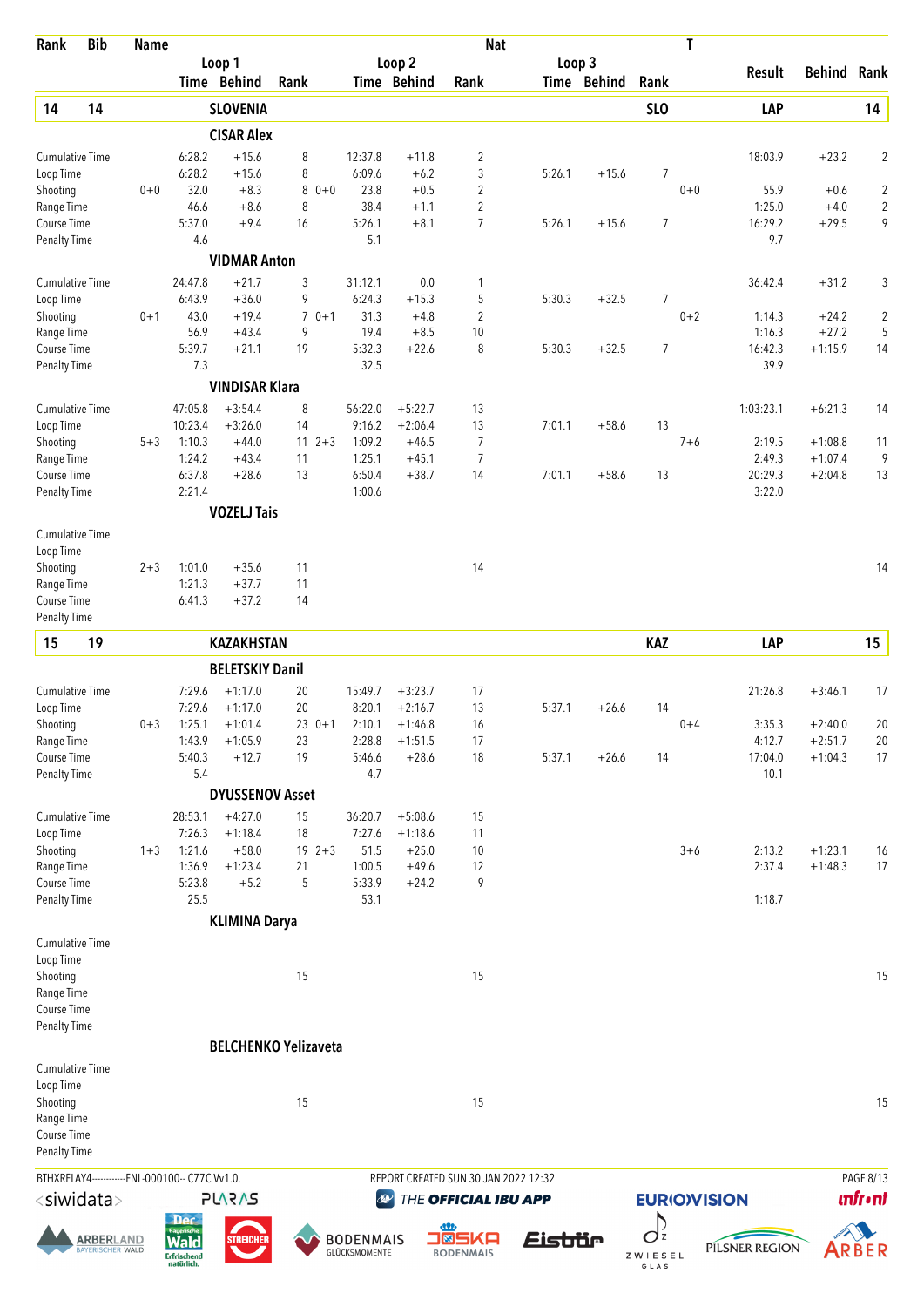| Rank                               | <b>Bib</b>                           | <b>Name</b> |                                          |                        |                      |            |                                   |                        | <b>Nat</b>           |                                      |             |                     | T                  |                   |                    |                |
|------------------------------------|--------------------------------------|-------------|------------------------------------------|------------------------|----------------------|------------|-----------------------------------|------------------------|----------------------|--------------------------------------|-------------|---------------------|--------------------|-------------------|--------------------|----------------|
|                                    |                                      |             |                                          | Loop 1                 |                      |            |                                   | Loop 2                 |                      | Loop 3                               |             |                     |                    | Result            | <b>Behind Rank</b> |                |
|                                    |                                      |             |                                          | Time Behind            | Rank                 |            |                                   | Time Behind            | Rank                 |                                      | Time Behind | Rank                |                    |                   |                    |                |
| 16                                 | 20                                   |             |                                          | <b>SLOVAKIA</b>        |                      |            |                                   |                        |                      |                                      |             | <b>SVK</b>          |                    | LAP               |                    | 16             |
|                                    |                                      |             |                                          | <b>KAZAR Matej</b>     |                      |            |                                   |                        |                      |                                      |             |                     |                    |                   |                    |                |
| <b>Cumulative Time</b>             |                                      |             | 6:33.5                                   | $+20.9$                | 9                    |            | 16:26.2                           | $+4:00.2$              | 18                   |                                      |             |                     |                    | 22:20.6           | $+4:39.9$          | 19             |
| Loop Time<br>Shooting              |                                      | $0 + 0$     | 6:33.5<br>26.6                           | $+20.9$<br>$+2.9$      | 9                    | $3 \t2+3$  | 9:52.7<br>2:54.9                  | $+3:49.3$<br>$+2:31.6$ | 22<br>21             | 5:54.4                               | $+43.9$     | 20                  | $2 + 3$            | 3:21.6            | $+2:26.3$          | 17             |
| Range Time                         |                                      |             | 41.7                                     | $+3.7$                 | 3                    |            | 3:11.4                            | $+2:34.1$              | 21                   |                                      |             |                     |                    | 3:53.1            | $+2:32.1$          | $18\,$         |
| Course Time                        |                                      |             | 5:47.5                                   | $+19.9$                | 23                   |            | 5:51.1                            | $+33.1$                | 20                   | 5:54.4                               | $+43.9$     | 20                  |                    | 17:33.0           | $+1:33.3$          | 20             |
| <b>Penalty Time</b>                |                                      |             | 4.2                                      |                        |                      |            | 50.1                              |                        |                      |                                      |             |                     |                    | 54.4              |                    |                |
|                                    |                                      |             |                                          | <b>HASILLA Tomas</b>   |                      |            |                                   |                        |                      |                                      |             |                     |                    |                   |                    |                |
| <b>Cumulative Time</b>             |                                      |             | 28:59.2                                  | $+4:33.1$              | 16                   |            |                                   |                        |                      |                                      |             |                     |                    |                   |                    |                |
| Loop Time                          |                                      |             | 6:38.6                                   | $+30.7$                | 7                    |            |                                   |                        |                      |                                      |             |                     |                    |                   |                    |                |
| Shooting                           |                                      | $0 + 2$     | 45.4                                     | $+21.8$                |                      | $8 \t3+3$  | 50.0                              | $+23.5$                | 8                    |                                      |             |                     | $3 + 5$            | 1:35.5            | $+45.4$            | 5              |
| Range Time<br>Course Time          |                                      |             | 51.5<br>5:30.4                           | $+38.0$<br>$+11.8$     | $\overline{7}$<br>11 |            | 5:37.5                            | $+27.8$                | 17                   |                                      |             |                     |                    |                   |                    |                |
| <b>Penalty Time</b>                |                                      |             | 16.7                                     |                        |                      |            |                                   |                        |                      |                                      |             |                     |                    |                   |                    |                |
|                                    |                                      |             |                                          | <b>REMENOVA Zuzana</b> |                      |            |                                   |                        |                      |                                      |             |                     |                    |                   |                    |                |
| Cumulative Time                    |                                      |             |                                          |                        |                      |            |                                   |                        |                      |                                      |             |                     |                    |                   |                    |                |
| Loop Time                          |                                      |             |                                          |                        |                      |            |                                   |                        |                      |                                      |             |                     |                    |                   |                    |                |
| Shooting                           |                                      |             |                                          |                        | 16                   |            |                                   |                        | 16                   |                                      |             |                     |                    |                   |                    | 16             |
| Range Time<br>Course Time          |                                      |             |                                          |                        |                      |            |                                   |                        |                      |                                      |             |                     |                    |                   |                    |                |
| <b>Penalty Time</b>                |                                      |             |                                          |                        |                      |            |                                   |                        |                      |                                      |             |                     |                    |                   |                    |                |
|                                    |                                      |             |                                          | <b>REMENOVA Maria</b>  |                      |            |                                   |                        |                      |                                      |             |                     |                    |                   |                    |                |
| <b>Cumulative Time</b>             |                                      |             |                                          |                        |                      |            |                                   |                        |                      |                                      |             |                     |                    |                   |                    |                |
| Loop Time                          |                                      |             |                                          |                        |                      |            |                                   |                        |                      |                                      |             |                     |                    |                   |                    |                |
| Shooting                           |                                      |             |                                          |                        | 16                   |            |                                   |                        | 16                   |                                      |             |                     |                    |                   |                    | 16             |
| Range Time                         |                                      |             |                                          |                        |                      |            |                                   |                        |                      |                                      |             |                     |                    |                   |                    |                |
| Course Time                        |                                      |             |                                          |                        |                      |            |                                   |                        |                      |                                      |             |                     |                    |                   |                    |                |
| <b>Penalty Time</b>                |                                      |             |                                          |                        |                      |            |                                   |                        |                      |                                      |             |                     |                    |                   |                    |                |
| 17                                 | 23                                   |             |                                          | <b>CANADA</b>          |                      |            |                                   |                        |                      |                                      |             | <b>CAN</b>          |                    | LAP               |                    | 17             |
|                                    |                                      |             |                                          | <b>PLETZ Logan</b>     |                      |            |                                   |                        |                      |                                      |             |                     |                    |                   |                    |                |
| <b>Cumulative Time</b>             |                                      |             | 6:56.3                                   | $+43.7$                | 15                   |            | 15:09.2                           | $+2:43.2$              | 13                   |                                      |             |                     |                    | 21:05.2           | $+3:24.5$          | 15             |
| Loop Time                          |                                      |             | 6:56.3                                   | $+43.7$                | 15                   |            | 8:12.9                            | $+2:09.5$              | 12                   | 5:56.0                               | $+45.5$     | 21                  |                    |                   |                    |                |
| Shooting                           |                                      | $0 + 3$     | 55.2                                     | $+31.5$                |                      | $17 \t3+3$ | 58.6                              | $+35.3$                | $10$                 |                                      |             |                     | $3 + 6$            | 1:53.8            | $+58.5$            | 11             |
| Range Time                         |                                      |             | 1:10.8                                   | $+32.8$                | 17<br>20             |            | 1:16.0                            | $+38.7$                | 10<br>16             |                                      |             |                     |                    | 2:26.8            | $+1:05.8$          | 11<br>19       |
| Course Time<br><b>Penalty Time</b> |                                      |             | 5:41.0<br>4.4                            | $+13.4$                |                      |            | 5:40.8<br>1:16.0                  | $+22.8$                |                      | 5:56.0                               | $+45.5$     | 21                  |                    | 17:17.8<br>1:20.4 | $+1:18.1$          |                |
|                                    |                                      |             |                                          | <b>MILLAR Aidan</b>    |                      |            |                                   |                        |                      |                                      |             |                     |                    |                   |                    |                |
| <b>Cumulative Time</b>             |                                      |             | 29:20.5                                  | $+4:54.4$              | 17                   |            |                                   |                        |                      |                                      |             |                     |                    |                   |                    |                |
| Loop Time                          |                                      |             | 8:15.3                                   | $+2:07.4$              | 20                   |            |                                   |                        |                      |                                      |             |                     |                    |                   |                    |                |
| Shooting                           |                                      | $3 + 3$     | 57.7                                     | $+34.1$                | $10 \t2+3$           |            | 47.8                              | $+21.3$                | 7                    |                                      |             |                     | $5 + 6$            | 1:45.5            | $+55.4$            | 9              |
| Range Time                         |                                      |             | 1:15.6                                   | $+1:02.1$              | 14                   |            | 1:04.7                            | $+53.8$                | 13                   |                                      |             |                     |                    | 2:20.3            | $+1:31.2$          | 14             |
| Course Time                        |                                      |             | 5:38.7                                   | $+20.1$                | 18                   |            | 5:46.3                            | $+36.6$                | 20                   |                                      |             |                     |                    |                   |                    |                |
| <b>Penalty Time</b>                |                                      |             | 1:21.0                                   |                        |                      |            |                                   |                        |                      |                                      |             |                     |                    |                   |                    |                |
|                                    |                                      |             |                                          | <b>SEPANDJ Darya</b>   |                      |            |                                   |                        |                      |                                      |             |                     |                    |                   |                    |                |
| <b>Cumulative Time</b>             |                                      |             |                                          |                        |                      |            |                                   |                        |                      |                                      |             |                     |                    |                   |                    |                |
| Loop Time<br>Shooting              |                                      |             |                                          |                        | 17                   |            |                                   |                        | 17                   |                                      |             |                     |                    |                   |                    | 17             |
| Range Time                         |                                      |             |                                          |                        |                      |            |                                   |                        |                      |                                      |             |                     |                    |                   |                    |                |
| Course Time                        |                                      |             |                                          |                        |                      |            |                                   |                        |                      |                                      |             |                     |                    |                   |                    |                |
| <b>Penalty Time</b>                |                                      |             |                                          |                        |                      |            |                                   |                        |                      |                                      |             |                     |                    |                   |                    |                |
|                                    |                                      |             |                                          | <b>GOWLING Gillian</b> |                      |            |                                   |                        |                      |                                      |             |                     |                    |                   |                    |                |
| Cumulative Time                    |                                      |             |                                          |                        |                      |            |                                   |                        |                      |                                      |             |                     |                    |                   |                    |                |
| Loop Time                          |                                      |             |                                          |                        |                      |            |                                   |                        |                      |                                      |             |                     |                    |                   |                    |                |
| Shooting                           |                                      |             |                                          |                        | 17                   |            |                                   |                        | 17                   |                                      |             |                     |                    |                   |                    | 17             |
| Range Time                         |                                      |             |                                          |                        |                      |            |                                   |                        |                      |                                      |             |                     |                    |                   |                    |                |
| Course Time<br><b>Penalty Time</b> |                                      |             |                                          |                        |                      |            |                                   |                        |                      |                                      |             |                     |                    |                   |                    |                |
|                                    |                                      |             |                                          |                        |                      |            |                                   |                        |                      |                                      |             |                     |                    |                   |                    |                |
| BTHXRELAY4--                       |                                      |             | ---FNL-000100-- C77C Vv1.0.              |                        |                      |            |                                   |                        |                      | REPORT CREATED SUN 30 JAN 2022 12:32 |             |                     |                    |                   |                    | PAGE 9/13      |
| $<$ siwidata $>$                   |                                      |             |                                          | <b>SV2V7L</b>          |                      |            | $\bigcirc$                        |                        | THE OFFICIAL IBU APP |                                      |             |                     | <b>EURIOVISION</b> |                   |                    | <b>unfront</b> |
|                                    |                                      |             | <b>Der</b><br><b>Rayerische</b>          |                        |                      |            |                                   |                        | <b>J®SKA</b>         |                                      |             | D<br>O <sub>z</sub> |                    |                   |                    |                |
|                                    | <b>ARBERLAND</b><br>BAYERISCHER WALD |             | <b>Wald</b><br>Erfrischend<br>natürlich. | <b>STREICHER</b>       |                      |            | <b>BODENMAIS</b><br>GLÜCKSMOMENTE |                        | <b>BODENMAIS</b>     | <u>Eistiür</u>                       |             | ZWIESEL<br>GLAS     |                    | PILSNER REGION    |                    | ARBER          |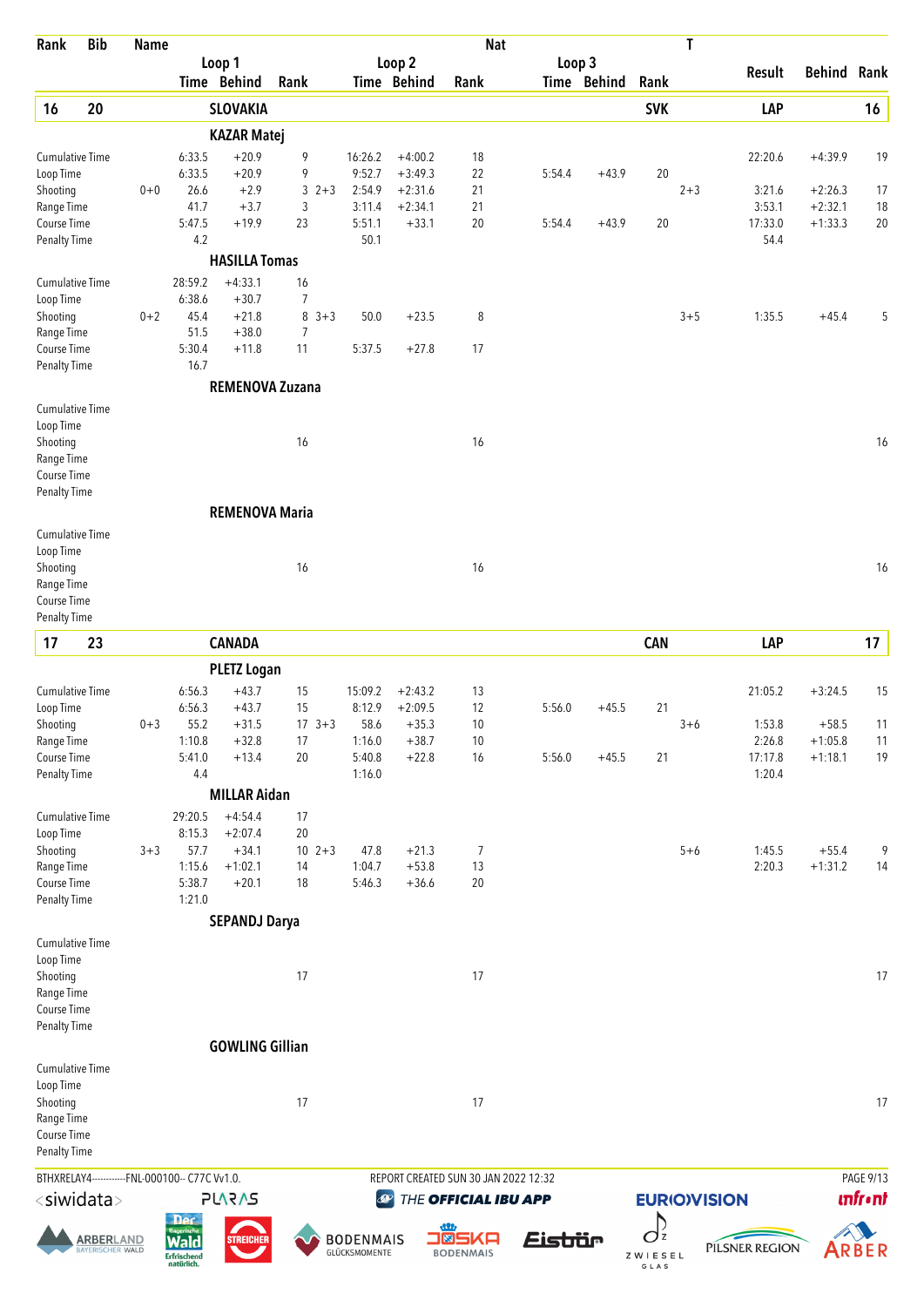| Rank                                | <b>Bib</b>                           | <b>Name</b> |                                                |                        |                            |                                   |                        | <b>Nat</b>                           |         |             |                           | T       |                     |                        |                |
|-------------------------------------|--------------------------------------|-------------|------------------------------------------------|------------------------|----------------------------|-----------------------------------|------------------------|--------------------------------------|---------|-------------|---------------------------|---------|---------------------|------------------------|----------------|
|                                     |                                      |             |                                                | Loop 1                 |                            |                                   | Loop 2                 |                                      |         | Loop 3      |                           |         | Result              | <b>Behind Rank</b>     |                |
|                                     |                                      |             |                                                | Time Behind            | Rank                       |                                   | Time Behind            | Rank                                 |         | Time Behind | Rank                      |         |                     |                        |                |
| 18                                  | 5                                    |             |                                                | <b>ITALY</b>           |                            |                                   |                        |                                      |         |             | <b>ITA</b>                |         | LAP                 |                        | 18             |
|                                     |                                      |             |                                                |                        | <b>BRAUNHOFER Patrick</b>  |                                   |                        |                                      |         |             |                           |         |                     |                        |                |
| <b>Cumulative Time</b><br>Loop Time |                                      |             | 7:54.7<br>7:54.7                               | $+1:42.1$<br>$+1:42.1$ | 23<br>23                   | 16:54.5<br>8:59.8                 | $+4:28.5$<br>$+2:56.4$ | 21<br>18                             | 5:43.7  | $+33.2$     | 18                        |         | 22:38.2             | $+4:57.5$              | 20             |
| Shooting                            |                                      | $3 + 3$     | 59.0                                           | $+35.3$                | $18 \t3+3$                 | 1:54.0                            | $+1:30.7$              | 14                                   |         |             |                           | $6 + 6$ | 2:53.1              | $+1:57.8$              | 15             |
| Range Time                          |                                      |             | 1:13.6                                         | $+35.6$                | 18                         | 2:05.3                            | $+1:28.0$              | 15                                   |         |             |                           |         | 3:18.9              | $+1:57.9$              | 15             |
| Course Time                         |                                      |             | 5:30.3                                         | $+2.7$                 | $\overline{7}$             | 5:45.3                            | $+27.3$                | 17                                   | 5:43.7  | $+33.2$     | 18                        |         | 16:59.3             | $+59.6$                | 16             |
| Penalty Time                        |                                      |             | 1:10.8                                         |                        |                            | 1:09.1                            |                        |                                      |         |             |                           |         | 2:19.9              |                        |                |
|                                     |                                      |             |                                                | <b>ZINGERLE David</b>  |                            |                                   |                        |                                      |         |             |                           |         |                     |                        |                |
| Cumulative Time                     |                                      |             | 29:59.8                                        | $+5:33.7$              | 19                         |                                   |                        |                                      |         |             |                           |         |                     |                        |                |
| Loop Time                           |                                      | $1 + 3$     | 7:21.6<br>59.6                                 | $+1:13.7$<br>$+36.0$   | 16<br>$11 \t1+3$           | 57.8                              | $+31.3$                | 12                                   |         |             |                           | $2 + 6$ | 1:57.5              | $+1:07.4$              |                |
| Shooting<br>Range Time              |                                      |             | 1:13.7                                         | $+1:00.2$              | 12                         | 1:15.2                            | $+1:04.3$              | 15                                   |         |             |                           |         | 2:28.9              | $+1:39.8$              | 12<br>16       |
| Course Time                         |                                      |             | 5:37.6                                         | $+19.0$                | 17                         | 5:39.7                            | $+30.0$                | 18                                   |         |             |                           |         |                     |                        |                |
| <b>Penalty Time</b>                 |                                      |             | 30.3                                           |                        |                            |                                   |                        |                                      |         |             |                           |         |                     |                        |                |
|                                     |                                      |             |                                                |                        | <b>TRABUCCHI Beatrice</b>  |                                   |                        |                                      |         |             |                           |         |                     |                        |                |
| Cumulative Time                     |                                      |             |                                                |                        |                            |                                   |                        |                                      |         |             |                           |         |                     |                        |                |
| Loop Time                           |                                      |             |                                                |                        |                            |                                   |                        |                                      |         |             |                           |         |                     |                        |                |
| Shooting<br>Range Time              |                                      |             |                                                |                        | 18                         |                                   |                        | 18                                   |         |             |                           |         |                     |                        | 18             |
| Course Time                         |                                      |             |                                                |                        |                            |                                   |                        |                                      |         |             |                           |         |                     |                        |                |
| <b>Penalty Time</b>                 |                                      |             |                                                |                        |                            |                                   |                        |                                      |         |             |                           |         |                     |                        |                |
|                                     |                                      |             |                                                |                        | <b>AUCHENTALLER Hannah</b> |                                   |                        |                                      |         |             |                           |         |                     |                        |                |
| Cumulative Time                     |                                      |             |                                                |                        |                            |                                   |                        |                                      |         |             |                           |         |                     |                        |                |
| Loop Time                           |                                      |             |                                                |                        |                            |                                   |                        |                                      |         |             |                           |         |                     |                        |                |
| Shooting                            |                                      |             |                                                |                        | 18                         |                                   |                        | 18                                   |         |             |                           |         |                     |                        | 18             |
| Range Time                          |                                      |             |                                                |                        |                            |                                   |                        |                                      |         |             |                           |         |                     |                        |                |
| Course Time<br><b>Penalty Time</b>  |                                      |             |                                                |                        |                            |                                   |                        |                                      |         |             |                           |         |                     |                        |                |
|                                     |                                      |             |                                                |                        |                            |                                   |                        |                                      |         |             |                           |         |                     |                        |                |
| 19                                  | 4                                    |             |                                                | <b>LITHUANIA</b>       |                            |                                   |                        |                                      |         |             | <b>LTU</b>                |         | LAP                 |                        | 19             |
|                                     |                                      |             |                                                | <b>FOMIN Maksim</b>    |                            |                                   |                        |                                      |         |             |                           |         |                     |                        |                |
| Cumulative Time                     |                                      |             | 7:32.5                                         | $+1:19.9$              | 21                         | 16:49.2                           | $+4:23.2$              | 20                                   |         |             |                           |         | 22:38.6             | $+4:57.9$              | 21             |
| Loop Time                           |                                      |             | 7:32.5                                         | $+1:19.9$              | 21                         | 9:16.7                            | $+3:13.3$              | 19                                   | 5:49.4  | $+38.9$     | 19                        |         |                     |                        |                |
| Shooting<br>Range Time              |                                      | $2 + 3$     | 49.5<br>1:04.1                                 | $+25.8$<br>$+26.1$     | $15 \t1+3$<br>14           | 2:22.0<br>2:38.3                  | $+1:58.7$<br>$+2:01.0$ | 18<br>18                             |         |             |                           | $3 + 6$ | 3:11.6<br>3:42.4    | $+2:16.3$<br>$+2:21.4$ | 16<br>16       |
| Course Time                         |                                      |             | 5:34.5                                         | $+6.9$                 | 11                         | 6:12.2                            | $+54.2$                | 23                                   | 5:49.4  | $+38.9$     | 19                        |         | 17:36.1             | $+1:36.4$              | 21             |
| <b>Penalty Time</b>                 |                                      |             | 53.9                                           |                        |                            | 26.1                              |                        |                                      |         |             |                           |         | 1:20.0              |                        |                |
|                                     |                                      |             |                                                | <b>MACKINE Jokubas</b> |                            |                                   |                        |                                      |         |             |                           |         |                     |                        |                |
| Cumulative Time                     |                                      |             | 29:58.7                                        | $+5:32.6$              | 18                         |                                   |                        |                                      |         |             |                           |         |                     |                        |                |
| Loop Time                           |                                      |             | 7:20.1                                         | $+1:12.2$              | 15                         |                                   |                        |                                      |         |             |                           |         |                     |                        |                |
| Shooting                            |                                      | $0 + 3$     | 1:14.4                                         | $+50.8$                | $18 + 3$                   | 1:01.4                            | $+34.9$                | 13                                   |         |             |                           | $1 + 6$ | 2:15.8              | $+1:25.7$              | 17             |
| Range Time                          |                                      |             | 1:29.0                                         | $+1:15.5$              | 19                         | 1:20.4                            | $+1:09.5$              | 16                                   |         |             |                           |         | 2:49.4              | $+2:00.3$              | 19             |
| Course Time<br><b>Penalty Time</b>  |                                      |             | 5:42.9<br>8.1                                  | $+24.3$                | 20                         | 5:44.7                            | $+35.0$                | 19                                   |         |             |                           |         |                     |                        |                |
|                                     |                                      |             |                                                |                        | <b>KOCERGINA Natalja</b>   |                                   |                        |                                      |         |             |                           |         |                     |                        |                |
| <b>Cumulative Time</b>              |                                      |             |                                                |                        |                            |                                   |                        |                                      |         |             |                           |         |                     |                        |                |
| Loop Time                           |                                      |             |                                                |                        |                            |                                   |                        |                                      |         |             |                           |         |                     |                        |                |
| Shooting                            |                                      |             |                                                |                        | 19                         |                                   |                        | 19                                   |         |             |                           |         |                     |                        | 19             |
| Range Time                          |                                      |             |                                                |                        |                            |                                   |                        |                                      |         |             |                           |         |                     |                        |                |
| Course Time                         |                                      |             |                                                |                        |                            |                                   |                        |                                      |         |             |                           |         |                     |                        |                |
| <b>Penalty Time</b>                 |                                      |             |                                                |                        |                            |                                   |                        |                                      |         |             |                           |         |                     |                        |                |
|                                     |                                      |             |                                                | <b>KRESIK Maryia</b>   |                            |                                   |                        |                                      |         |             |                           |         |                     |                        |                |
| Cumulative Time                     |                                      |             |                                                |                        |                            |                                   |                        |                                      |         |             |                           |         |                     |                        |                |
| Loop Time<br>Shooting               |                                      |             |                                                |                        | 19                         |                                   |                        | 19                                   |         |             |                           |         |                     |                        | 19             |
| Range Time                          |                                      |             |                                                |                        |                            |                                   |                        |                                      |         |             |                           |         |                     |                        |                |
| Course Time                         |                                      |             |                                                |                        |                            |                                   |                        |                                      |         |             |                           |         |                     |                        |                |
| <b>Penalty Time</b>                 |                                      |             |                                                |                        |                            |                                   |                        |                                      |         |             |                           |         |                     |                        |                |
|                                     |                                      |             | BTHXRELAY4------------FNL-000100-- C77C Vv1.0. |                        |                            |                                   |                        | REPORT CREATED SUN 30 JAN 2022 12:32 |         |             |                           |         |                     |                        | PAGE 10/13     |
| <siwidata></siwidata>               |                                      |             |                                                | <b>SVSVJS</b>          |                            |                                   | $\mathcal{Q}$          | THE OFFICIAL IBU APP                 |         |             |                           |         | <b>EURIO)VISION</b> |                        | <b>unfront</b> |
|                                     |                                      |             | <b>Der</b>                                     |                        |                            |                                   |                        |                                      |         |             | D                         |         |                     |                        |                |
|                                     | <b>ARBERLAND</b><br>BAYERISCHER WALD |             | <b>Bayerische</b><br><b>Erfrischend</b>        | <b>STREICHEF</b>       |                            | <b>BODENMAIS</b><br>GLÜCKSMOMENTE |                        | O®SKA<br><b>BODENMAIS</b>            | Eistiür |             | O <sub>z</sub><br>ZWIESEL |         | PILSNER REGION      |                        | ARBER          |
|                                     |                                      |             | natürlich.                                     |                        |                            |                                   |                        |                                      |         |             | GLAS                      |         |                     |                        |                |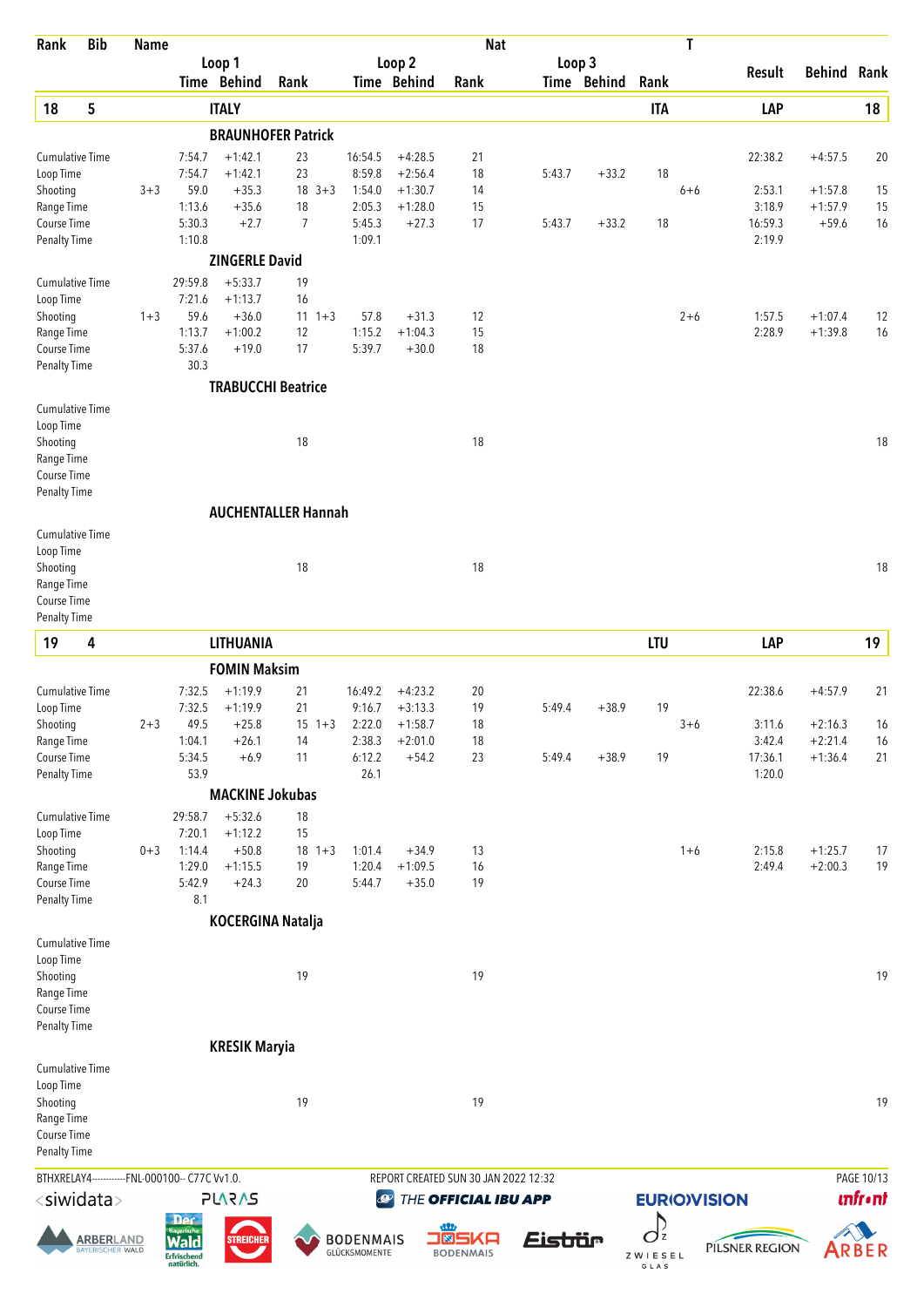| Rank                        | <b>Bib</b>        | <b>Name</b> |                                                |                        |                    |                  |                        | <b>Nat</b>                           |         |                       |                 | T       |                     |                        |                |
|-----------------------------|-------------------|-------------|------------------------------------------------|------------------------|--------------------|------------------|------------------------|--------------------------------------|---------|-----------------------|-----------------|---------|---------------------|------------------------|----------------|
|                             |                   |             |                                                | Loop 1<br>Time Behind  | Rank               |                  | Loop 2<br>Time Behind  | Rank                                 |         | Loop 3<br>Time Behind | Rank            |         | <b>Result</b>       | <b>Behind Rank</b>     |                |
| 20                          | 18                |             |                                                | <b>UNITED STATES</b>   |                    |                  |                        |                                      |         |                       | <b>USA</b>      |         | LAP                 |                        | 20             |
|                             |                   |             |                                                | <b>DURTSCHI Max</b>    |                    |                  |                        |                                      |         |                       |                 |         |                     |                        |                |
| <b>Cumulative Time</b>      |                   |             | 6:48.8                                         | $+36.2$                | 13                 | 15:27.0          | $+3:01.0$              | 15                                   |         |                       |                 |         | 21:02.2             | $+3:21.5$              | 14             |
| Loop Time                   |                   |             | 6:48.8                                         | $+36.2$                | 13                 | 8:38.2           | $+2:34.8$              | 16                                   | 5:35.2  | $+24.7$               | 12              |         |                     |                        |                |
| Shooting                    |                   | $0 + 2$     | 47.9                                           | $+24.2$                | $13 \t 0+3$        | 2:40.4           | $+2:17.1$              | 19                                   |         |                       |                 | $0 + 5$ | 3:28.4              | $+2:33.1$              | 19             |
| Range Time<br>Course Time   |                   |             | 1:05.3<br>5:38.8                               | $+27.3$<br>$+11.2$     | 15<br>18           | 2:58.2<br>5:34.8 | $+2:20.9$<br>$+16.8$   | 19<br>15                             | 5:35.2  | $+24.7$               | 12              |         | 4:03.5<br>16:48.8   | $+2:42.5$<br>$+49.1$   | 19<br>14       |
| <b>Penalty Time</b>         |                   |             | 4.6                                            |                        |                    | 5.1              |                        |                                      |         |                       |                 |         | 9.8                 |                        |                |
|                             |                   |             |                                                | <b>LACY Scott</b>      |                    |                  |                        |                                      |         |                       |                 |         |                     |                        |                |
| Cumulative Time             |                   |             | 30:12.5                                        | $+5:46.4$              | 21                 |                  |                        |                                      |         |                       |                 |         |                     |                        |                |
| Loop Time                   |                   |             | 9:10.3                                         | $+3:02.4$              | 22                 |                  |                        |                                      |         |                       |                 |         |                     |                        |                |
| Shooting                    |                   | $4 + 3$     | 1:22.4<br>13.5                                 | $+58.8$                | 20<br>$2 + 3$      | 1:30.0           | $+1:03.5$<br>$+1:35.9$ | 18                                   |         |                       |                 | $6 + 6$ | 2:52.5<br>2:00.3    | $+2:02.4$<br>$+1:11.2$ | 20             |
| Range Time<br>Course Time   |                   |             | 5:33.8                                         | 0.0<br>$+15.2$         | $\mathbf{1}$<br>15 | 1:46.8<br>5:35.8 | $+26.1$                | 18<br>14                             |         |                       |                 |         |                     |                        | 12             |
| Penalty Time                |                   |             | 3:23.0                                         |                        |                    |                  |                        |                                      |         |                       |                 |         |                     |                        |                |
|                             |                   |             |                                                | <b>GROSSMAN Hallie</b> |                    |                  |                        |                                      |         |                       |                 |         |                     |                        |                |
| Cumulative Time             |                   |             |                                                |                        |                    |                  |                        |                                      |         |                       |                 |         |                     |                        |                |
| Loop Time                   |                   |             |                                                |                        |                    |                  |                        |                                      |         |                       |                 |         |                     |                        |                |
| Shooting<br>Range Time      |                   |             |                                                |                        | 20                 |                  |                        | 20                                   |         |                       |                 |         |                     |                        | 20             |
| Course Time                 |                   |             |                                                |                        |                    |                  |                        |                                      |         |                       |                 |         |                     |                        |                |
| Penalty Time                |                   |             |                                                |                        |                    |                  |                        |                                      |         |                       |                 |         |                     |                        |                |
|                             |                   |             |                                                | <b>KAUTZER Amanda</b>  |                    |                  |                        |                                      |         |                       |                 |         |                     |                        |                |
| Cumulative Time             |                   |             |                                                |                        |                    |                  |                        |                                      |         |                       |                 |         |                     |                        |                |
| Loop Time                   |                   |             |                                                |                        |                    |                  |                        |                                      |         |                       |                 |         |                     |                        |                |
| Shooting<br>Range Time      |                   |             |                                                |                        | 20                 |                  |                        | 20                                   |         |                       |                 |         |                     |                        | 20             |
| Course Time                 |                   |             |                                                |                        |                    |                  |                        |                                      |         |                       |                 |         |                     |                        |                |
| <b>Penalty Time</b>         |                   |             |                                                |                        |                    |                  |                        |                                      |         |                       |                 |         |                     |                        |                |
| 21                          | 24                |             |                                                | <b>GREAT BRITAIN</b>   |                    |                  |                        |                                      |         |                       | <b>GBR</b>      |         | LAP                 |                        | 21             |
|                             |                   |             |                                                | <b>FOUNTAIN Vinny</b>  |                    |                  |                        |                                      |         |                       |                 |         |                     |                        |                |
| Cumulative Time             |                   |             | 7:37.1                                         | $+1:24.5$              | 22                 | 17:04.1          | $+4:38.1$              | 22                                   |         |                       |                 |         | 22:47.2             | $+5:06.5$              | 22             |
| Loop Time                   |                   |             | 7:37.1                                         | $+1:24.5$              | 22                 | 9:27.0           | $+3:23.6$              | 20                                   | 5:43.1  | $+32.6$               | 17              |         |                     |                        |                |
| Shooting                    |                   | $1 + 3$     | 1:10.0                                         | $+46.3$                | $21 \t3+3$         | 2:12.4           | $+1:49.1$              | 17                                   |         |                       |                 | 4+6     | 3:22.5              | $+2:27.2$              | 18             |
| Range Time<br>Course Time   |                   |             | 1:27.7<br>5:42.1                               | $+49.7$<br>$+14.5$     | 21<br>22           | 2:20.3<br>5:51.9 | $+1:43.0$<br>$+33.9$   | 16<br>21                             | 5:43.1  | $+32.6$               | 17              |         | 3:48.0<br>17:17.1   | $+2:27.0$<br>$+1:17.4$ | 17<br>18       |
| <b>Penalty Time</b>         |                   |             | 27.2                                           |                        |                    | 1:14.7           |                        |                                      |         |                       |                 |         | 1:41.9              |                        |                |
|                             |                   |             |                                                | <b>WEBB Marcus</b>     |                    |                  |                        |                                      |         |                       |                 |         |                     |                        |                |
| <b>Cumulative Time</b>      |                   |             | 30:00.1                                        | $+5:34.0$              | 20                 |                  |                        |                                      |         |                       |                 |         |                     |                        |                |
| Loop Time                   |                   |             | 7:12.9                                         | $+1:05.0$              | 13                 |                  |                        |                                      |         |                       |                 |         |                     |                        |                |
| Shooting                    |                   | $0 + 2$     | 59.7                                           | $+36.1$                | 12                 |                  |                        | 21                                   |         |                       |                 |         |                     |                        | 21             |
| Range Time                  |                   |             | 1:16.0<br>5:50.3                               | $+1:02.5$<br>$+31.7$   | 15<br>21           |                  |                        |                                      |         |                       |                 |         |                     |                        |                |
| Course Time<br>Penalty Time |                   |             | 6.6                                            |                        |                    |                  |                        |                                      |         |                       |                 |         |                     |                        |                |
|                             |                   |             |                                                | <b>MITCHELL Ciara</b>  |                    |                  |                        |                                      |         |                       |                 |         |                     |                        |                |
| Cumulative Time             |                   |             |                                                |                        |                    |                  |                        |                                      |         |                       |                 |         |                     |                        |                |
| Loop Time                   |                   |             |                                                |                        |                    |                  |                        |                                      |         |                       |                 |         |                     |                        |                |
| Shooting                    |                   |             |                                                |                        | 21                 |                  |                        | 21                                   |         |                       |                 |         |                     |                        | 21             |
| Range Time<br>Course Time   |                   |             |                                                |                        |                    |                  |                        |                                      |         |                       |                 |         |                     |                        |                |
| <b>Penalty Time</b>         |                   |             |                                                |                        |                    |                  |                        |                                      |         |                       |                 |         |                     |                        |                |
|                             |                   |             |                                                | LIGHTFOOT Amanda       |                    |                  |                        |                                      |         |                       |                 |         |                     |                        |                |
| Cumulative Time             |                   |             |                                                |                        |                    |                  |                        |                                      |         |                       |                 |         |                     |                        |                |
| Loop Time                   |                   |             |                                                |                        |                    |                  |                        |                                      |         |                       |                 |         |                     |                        |                |
| Shooting                    |                   |             |                                                |                        | 21                 |                  |                        | 21                                   |         |                       |                 |         |                     |                        | 21             |
| Range Time<br>Course Time   |                   |             |                                                |                        |                    |                  |                        |                                      |         |                       |                 |         |                     |                        |                |
| Penalty Time                |                   |             |                                                |                        |                    |                  |                        |                                      |         |                       |                 |         |                     |                        |                |
|                             |                   |             | BTHXRELAY4------------FNL-000100-- C77C Vv1.0. |                        |                    |                  |                        | REPORT CREATED SUN 30 JAN 2022 12:32 |         |                       |                 |         |                     |                        | PAGE 11/13     |
| <siwidata></siwidata>       |                   |             |                                                | <b>SVSVJS</b>          |                    |                  | $\mathcal{Q}$          | THE OFFICIAL IBU APP                 |         |                       |                 |         | <b>EURIO)VISION</b> |                        | <b>unfront</b> |
|                             |                   |             | <b>Der</b>                                     |                        |                    |                  |                        |                                      |         |                       | D               |         |                     |                        |                |
|                             | <b>ARBER</b> LAND |             | <b>Bayerische</b>                              | <b>STREICHER</b>       |                    | <b>BODENMAIS</b> |                        | O®SKA                                | Eistiür |                       | O <sub>z</sub>  |         | PILSNER REGION      |                        |                |
|                             | BAYERISCHER WALD  |             | <b>Erfrischend</b><br>natürlich.               |                        |                    | GLÜCKSMOMENTE    |                        | <b>BODENMAIS</b>                     |         |                       | ZWIESEL<br>GLAS |         |                     |                        | ARBER          |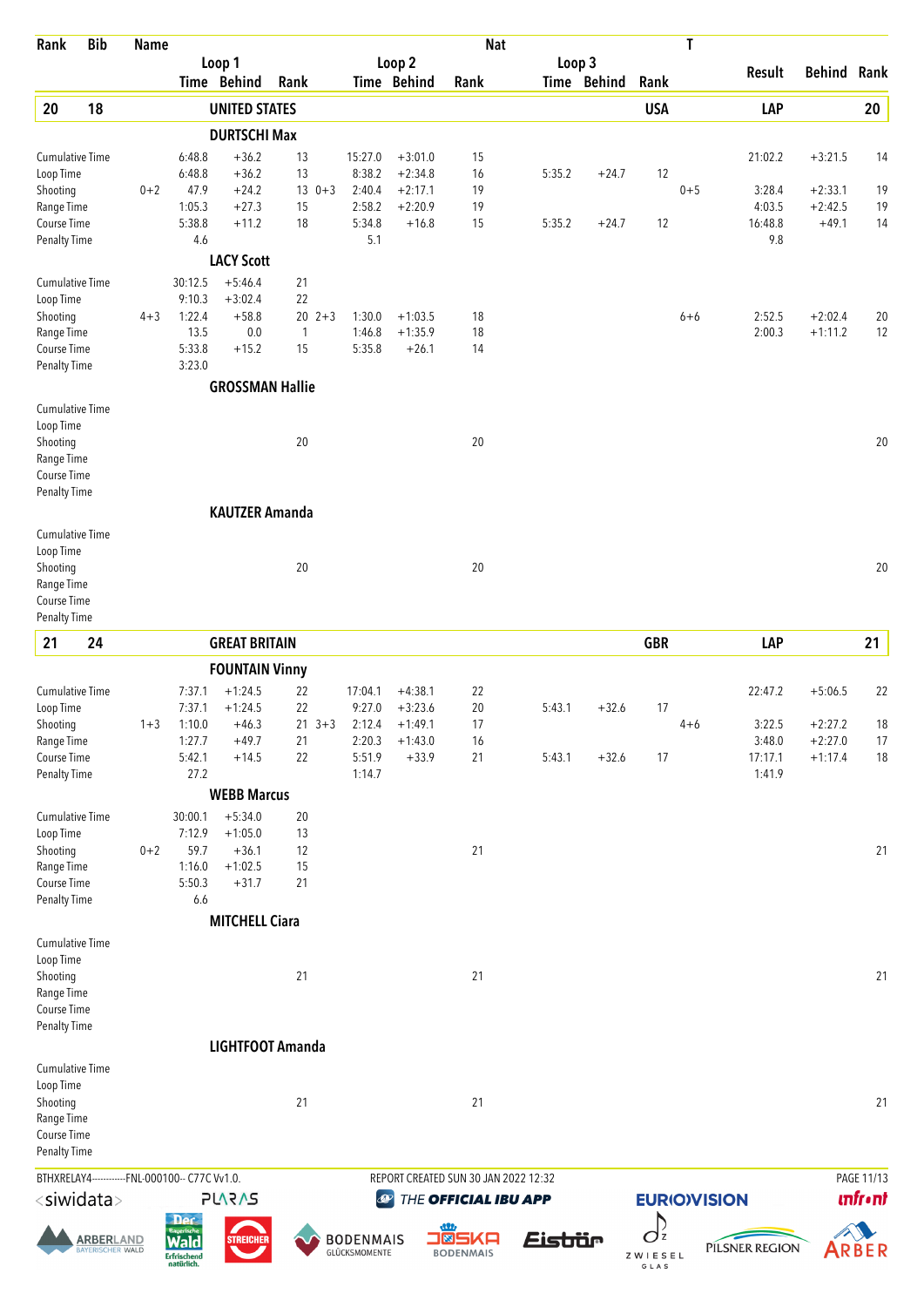| Rank                                | <b>Bib</b>                           | <b>Name</b> |                                                |                               |          |            |                                   |                        | <b>Nat</b>                |                                      |             |                    | T       |                  |                        |                |
|-------------------------------------|--------------------------------------|-------------|------------------------------------------------|-------------------------------|----------|------------|-----------------------------------|------------------------|---------------------------|--------------------------------------|-------------|--------------------|---------|------------------|------------------------|----------------|
|                                     |                                      |             |                                                | Loop 1                        |          |            |                                   | Loop 2                 |                           |                                      | Loop 3      |                    |         | <b>Result</b>    | <b>Behind Rank</b>     |                |
|                                     |                                      |             |                                                | Time Behind                   | Rank     |            |                                   | Time Behind            | Rank                      |                                      | Time Behind | Rank               |         |                  |                        |                |
| 22                                  | 15                                   |             |                                                | <b>ESTONIA</b>                |          |            |                                   |                        |                           |                                      |             | <b>EST</b>         |         | LAP              |                        | $22\,$         |
|                                     |                                      |             |                                                | <b>UHA Juri</b>               |          |            |                                   |                        |                           |                                      |             |                    |         |                  |                        |                |
| <b>Cumulative Time</b><br>Loop Time |                                      |             | 6:50.4<br>6:50.4                               | $+37.8$<br>$+37.8$            | 14<br>14 |            | 15:17.3<br>8:26.9                 | $+2:51.3$<br>$+2:23.5$ | 14<br>15                  | 5:58.4                               | $+47.9$     | 22                 |         | 21:15.7          | $+3:35.0$              | 16             |
| Shooting                            |                                      | $0 + 2$     | 45.9                                           | $+22.2$                       |          | $12 + 3$   | 1:55.1                            | $+1:31.8$              | 15                        |                                      |             |                    | $1 + 5$ | 2:41.1           | $+1:45.8$              | 14             |
| Range Time                          |                                      |             | 1:03.1                                         | $+25.1$                       | 12       |            | 1:58.9                            | $+1:21.6$              | 14                        |                                      |             |                    |         | 3:02.0           | $+1:41.0$              | 14             |
| Course Time                         |                                      |             | 5:41.9                                         | $+14.3$                       | 21       |            | 5:59.1                            | $+41.1$                | 22                        | 5:58.4                               | $+47.9$     | 22                 |         | 17:39.4          | $+1:39.7$              | 22             |
| <b>Penalty Time</b>                 |                                      |             | 5.4                                            | <b>FASTER Markus</b>          |          |            | 28.8                              |                        |                           |                                      |             |                    |         | 34.3             |                        |                |
| <b>Cumulative Time</b>              |                                      |             | 30:17.0                                        | $+5:50.9$                     | 22       |            |                                   |                        |                           |                                      |             |                    |         |                  |                        |                |
| Loop Time                           |                                      |             | 9:01.3                                         | $+2:53.4$                     | 21       |            |                                   |                        |                           |                                      |             |                    |         |                  |                        |                |
| Shooting                            |                                      | $2 + 3$     | 1:33.5                                         | $+1:09.9$                     | 22       |            |                                   |                        | 22                        |                                      |             |                    |         |                  |                        | 22             |
| Range Time                          |                                      |             | 1:47.8                                         | $+1:34.3$                     | 22       |            |                                   |                        |                           |                                      |             |                    |         |                  |                        |                |
| Course Time                         |                                      |             | 6:15.0                                         | $+56.4$                       | 22       |            |                                   |                        |                           |                                      |             |                    |         |                  |                        |                |
| <b>Penalty Time</b>                 |                                      |             | 58.5                                           | <b>GAIM Grete</b>             |          |            |                                   |                        |                           |                                      |             |                    |         |                  |                        |                |
| Cumulative Time                     |                                      |             |                                                |                               |          |            |                                   |                        |                           |                                      |             |                    |         |                  |                        |                |
| Loop Time                           |                                      |             |                                                |                               |          |            |                                   |                        |                           |                                      |             |                    |         |                  |                        |                |
| Shooting                            |                                      |             |                                                |                               | 22       |            |                                   |                        | 22                        |                                      |             |                    |         |                  |                        | 22             |
| Range Time                          |                                      |             |                                                |                               |          |            |                                   |                        |                           |                                      |             |                    |         |                  |                        |                |
| Course Time                         |                                      |             |                                                |                               |          |            |                                   |                        |                           |                                      |             |                    |         |                  |                        |                |
| <b>Penalty Time</b>                 |                                      |             |                                                |                               |          |            |                                   |                        |                           |                                      |             |                    |         |                  |                        |                |
| Cumulative Time                     |                                      |             |                                                | <b>BALABANOVA Sofiya</b>      |          |            |                                   |                        |                           |                                      |             |                    |         |                  |                        |                |
| Loop Time                           |                                      |             |                                                |                               |          |            |                                   |                        |                           |                                      |             |                    |         |                  |                        |                |
| Shooting                            |                                      |             |                                                |                               | 22       |            |                                   |                        | 22                        |                                      |             |                    |         |                  |                        | 22             |
| Range Time                          |                                      |             |                                                |                               |          |            |                                   |                        |                           |                                      |             |                    |         |                  |                        |                |
| Course Time                         |                                      |             |                                                |                               |          |            |                                   |                        |                           |                                      |             |                    |         |                  |                        |                |
| <b>Penalty Time</b>                 |                                      |             |                                                |                               |          |            |                                   |                        |                           |                                      |             |                    |         |                  |                        |                |
| 23                                  | 21                                   |             |                                                | <b>JAPAN</b>                  |          |            |                                   |                        |                           |                                      |             | <b>JPN</b>         |         | LAP              |                        | 23             |
|                                     |                                      |             |                                                | <b>KODAMA Shohei</b>          |          |            |                                   |                        |                           |                                      |             |                    |         |                  |                        |                |
| <b>Cumulative Time</b>              |                                      |             | 7:16.8                                         | $+1:04.2$                     | 19       |            | 17:32.0                           | $+5:06.0$              | 23                        |                                      |             |                    |         |                  |                        |                |
| Loop Time                           |                                      |             | 7:16.8                                         | $+1:04.2$                     | 19       | $22 \t3+3$ | 10:15.2<br>2:58.9                 | $+4:11.8$              | 23<br>22                  |                                      |             |                    |         |                  |                        |                |
| Shooting<br>Range Time              |                                      | $0 + 3$     | 1:40.4                                         | $1:24.0 +1:00.3$<br>$+1:02.4$ | 22       |            | 3:15.9                            | $+2:35.6$<br>$+2:38.6$ | 22                        |                                      |             |                    | $3 + 6$ | 4:23.0<br>4:56.3 | $+3:27.7$<br>$+3:35.3$ | 22<br>22       |
| Course Time                         |                                      |             | 5:31.9                                         | $+4.3$                        | 9        |            | 5:47.1                            | $+29.1$                | 19                        |                                      |             |                    |         |                  |                        |                |
| <b>Penalty Time</b>                 |                                      |             | 4.5                                            |                               |          |            | 1:12.1                            |                        |                           |                                      |             |                    |         | 1:16.6           |                        |                |
|                                     |                                      |             |                                                | <b>NAKAJIMA Jin</b>           |          |            |                                   |                        |                           |                                      |             |                    |         |                  |                        |                |
| Cumulative Time                     |                                      |             |                                                |                               |          |            |                                   |                        |                           |                                      |             |                    |         |                  |                        |                |
| Loop Time<br>Shooting               |                                      |             |                                                |                               | 23       |            |                                   |                        | 23                        |                                      |             |                    |         |                  |                        | 23             |
| Range Time                          |                                      |             |                                                |                               |          |            |                                   |                        |                           |                                      |             |                    |         |                  |                        |                |
| Course Time                         |                                      |             |                                                |                               |          |            |                                   |                        |                           |                                      |             |                    |         |                  |                        |                |
| <b>Penalty Time</b>                 |                                      |             |                                                |                               |          |            |                                   |                        |                           |                                      |             |                    |         |                  |                        |                |
|                                     |                                      |             |                                                | <b>TANAKA Kirari</b>          |          |            |                                   |                        |                           |                                      |             |                    |         |                  |                        |                |
| Cumulative Time                     |                                      |             |                                                |                               |          |            |                                   |                        |                           |                                      |             |                    |         |                  |                        |                |
| Loop Time                           |                                      |             |                                                |                               | 23       |            |                                   |                        | 23                        |                                      |             |                    |         |                  |                        | 23             |
| Shooting<br>Range Time              |                                      |             |                                                |                               |          |            |                                   |                        |                           |                                      |             |                    |         |                  |                        |                |
| Course Time                         |                                      |             |                                                |                               |          |            |                                   |                        |                           |                                      |             |                    |         |                  |                        |                |
| Penalty Time                        |                                      |             |                                                |                               |          |            |                                   |                        |                           |                                      |             |                    |         |                  |                        |                |
|                                     |                                      |             |                                                | <b>FUKUDA Hikaru</b>          |          |            |                                   |                        |                           |                                      |             |                    |         |                  |                        |                |
| Cumulative Time                     |                                      |             |                                                |                               |          |            |                                   |                        |                           |                                      |             |                    |         |                  |                        |                |
| Loop Time                           |                                      |             |                                                |                               |          |            |                                   |                        |                           |                                      |             |                    |         |                  |                        |                |
| Shooting<br>Range Time              |                                      |             |                                                |                               | 23       |            |                                   |                        | 23                        |                                      |             |                    |         |                  |                        | 23             |
| Course Time                         |                                      |             |                                                |                               |          |            |                                   |                        |                           |                                      |             |                    |         |                  |                        |                |
| Penalty Time                        |                                      |             |                                                |                               |          |            |                                   |                        |                           |                                      |             |                    |         |                  |                        |                |
|                                     |                                      |             | BTHXRELAY4------------FNL-000100-- C77C Vv1.0. |                               |          |            |                                   |                        |                           | REPORT CREATED SUN 30 JAN 2022 12:32 |             |                    |         |                  |                        | PAGE 12/13     |
| <siwidata></siwidata>               |                                      |             |                                                | <b>SVSVJS</b>                 |          |            | $\bigcirc$                        |                        | THE OFFICIAL IBU APP      |                                      |             | <b>EURIOVISION</b> |         |                  |                        | <b>unfront</b> |
|                                     |                                      |             | <b>Der</b>                                     |                               |          |            |                                   |                        |                           |                                      |             | D                  |         |                  |                        |                |
|                                     | <b>ARBERLAND</b><br>BAYERISCHER WALD |             | <b>Rayerische</b>                              | <b>STREICHER</b>              |          |            | <b>BODENMAIS</b><br>GLÜCKSMOMENTE |                        | O®SKA<br><b>BODENMAIS</b> | Eistiür                              |             | $\sigma^2$         |         | PILSNER REGION   |                        | ARBER          |
|                                     |                                      |             | Erfrischend<br>natürlich.                      |                               |          |            |                                   |                        |                           |                                      |             | ZWIESEL<br>GLAS    |         |                  |                        |                |